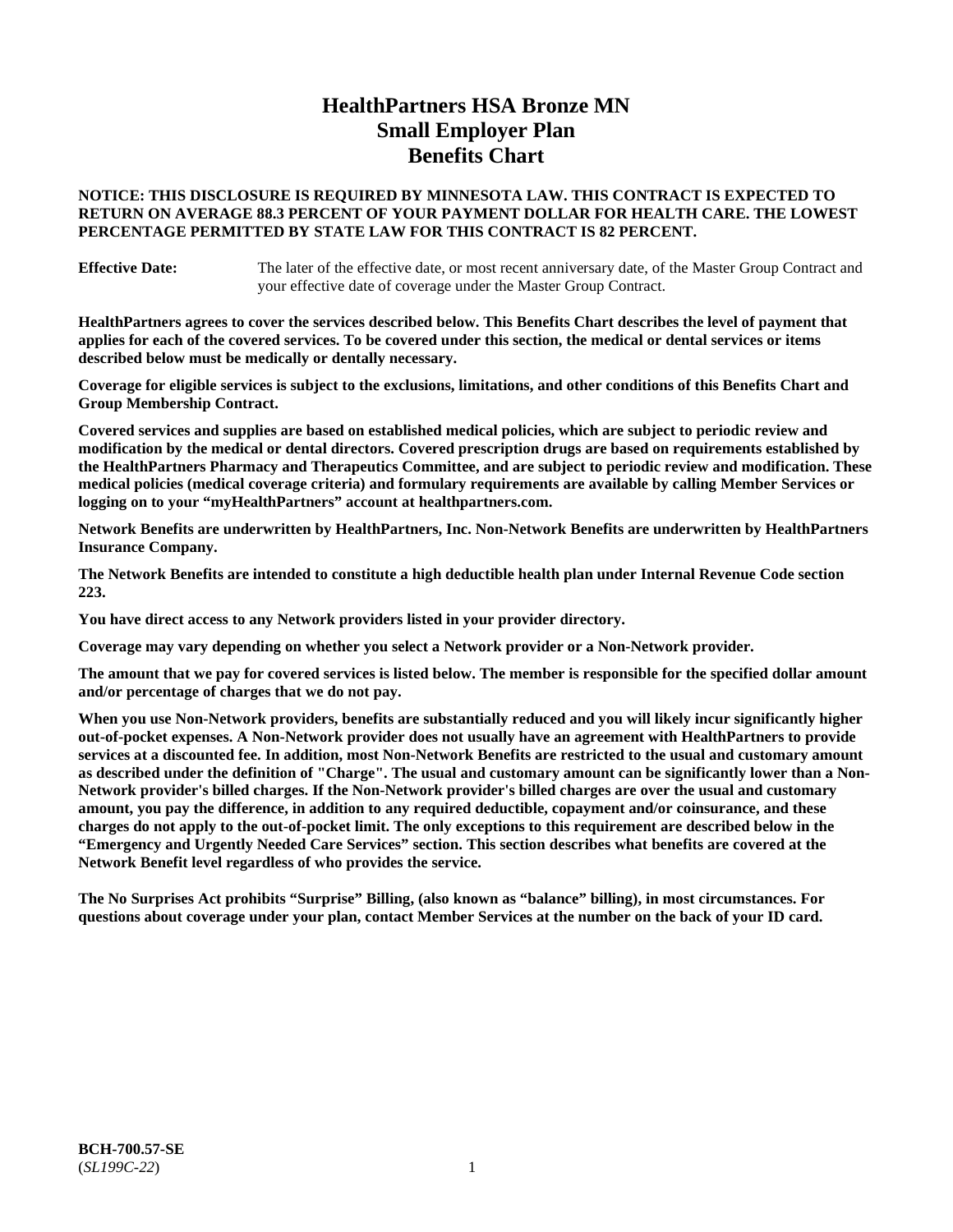# **These definitions apply to this Benefits Chart. They also apply to the Contract.**

| <b>Biosimilar Drugs:</b> | A prescription drug, approved by the Food and Drug Administration (FDA), that the FDA has<br>determined is biosimilar to and interchangeable with a biological brand name drug. Biosimilar<br>drugs are not considered generic drugs and are not covered under the generic drug benefit.                                                                                                                                                                                                                                                                                                                                           |
|--------------------------|------------------------------------------------------------------------------------------------------------------------------------------------------------------------------------------------------------------------------------------------------------------------------------------------------------------------------------------------------------------------------------------------------------------------------------------------------------------------------------------------------------------------------------------------------------------------------------------------------------------------------------|
| <b>Brand Name Drug:</b>  | A prescription drug, approved by the Food and Drug Administration (FDA), that is manufactured,<br>sold, or licensed for sale under a trademark by the pharmaceutical company that originally<br>researched and developed the drug. Brand name drugs have the same active-ingredient formula as<br>the generic version of the drug. However, generic drugs are manufactured and sold by other drug<br>manufacturers and are generally not available until after the patent on the brand name drug has<br>expired. A few brand name drugs may be covered at the generic drug benefit level if this is<br>indicated on the formulary. |
| <b>Calendar Year:</b>    | This is the 12-month period beginning 12:01 A.M. Central Time, on January 1, and ending 12:00<br>A.M. Central Time of the next following December 31.                                                                                                                                                                                                                                                                                                                                                                                                                                                                              |
| <b>Charge:</b>           | For covered services delivered by participating network providers, this is the provider's discounted<br>charge for a given medical/surgical service, procedure or item.                                                                                                                                                                                                                                                                                                                                                                                                                                                            |
|                          | For covered services delivered by non-network providers, a contracted rate may apply if such<br>arrangement is available to HealthPartners.                                                                                                                                                                                                                                                                                                                                                                                                                                                                                        |
|                          | For the Usual and Customary charge for covered services delivered by non-network providers, our<br>payment is calculated using one of the following options to be determined at HealthPartners'<br>discretion: 1) a percentage of the Medicare fee schedule; 2) a comparable schedule if the services<br>is not on the Medicare fee schedule; 3) a commercially reasonable rate for such service.                                                                                                                                                                                                                                  |
|                          | The Usual and Customary Charge is the maximum amount allowed that we consider in the<br>calculation of the payment of charges incurred for certain covered services. You must pay for any<br>charges above the usual and customary charge, and they do not apply to the out-of-pocket limit.                                                                                                                                                                                                                                                                                                                                       |
|                          | A charge is incurred for covered ambulatory medical and surgical services, on the date the service<br>or item is provided. A charge is incurred for covered inpatient services, on the date of admission to<br>a hospital. To be covered, a charge must be incurred on or after the member's effective date and<br>on or before the termination date.                                                                                                                                                                                                                                                                              |
| Copayment/Coinsurance:   | The specified dollar amount, or percentage, of charges incurred for covered services, which we do<br>not pay, but which a member must pay, each time a member receives certain medical services,<br>procedures or items. Our payment for those covered services or items begins after the copayment<br>or coinsurance is satisfied. Covered services or items requiring a copayment or coinsurance are<br>specified in this Benefits Chart.                                                                                                                                                                                        |
|                          | For services provided by a network provider:                                                                                                                                                                                                                                                                                                                                                                                                                                                                                                                                                                                       |
|                          | An amount which is listed as a flat dollar copayment is applied to a network provider's discounted<br>charges for a given service. However, if the network provider's discounted charge for a service or<br>item is less than the flat dollar copayment, you will pay the network provider's discounted charge.<br>An amount which is listed as a percentage of charges or coinsurance is based on the network<br>provider's discounted charges, calculated at the time the claim is processed, which may include an<br>agreed upon fee schedule rate for case rate or withhold arrangements.                                      |
|                          | For services provided by a non-network provider:                                                                                                                                                                                                                                                                                                                                                                                                                                                                                                                                                                                   |
|                          | Any copayment or coinsurance is applied to the lesser of the provider's charges or the usual and<br>customary charge for a service.                                                                                                                                                                                                                                                                                                                                                                                                                                                                                                |
|                          | A copayment or coinsurance is due at the time a service is provided, or when billed by the<br>provider. The copayment or coinsurance applicable for a scheduled visit with a network provider<br>will be collected for each visit, late cancellation and failed appointment. Services may not be<br>withheld for failure to pay a deductible or coinsurance at or prior to the time of service.                                                                                                                                                                                                                                    |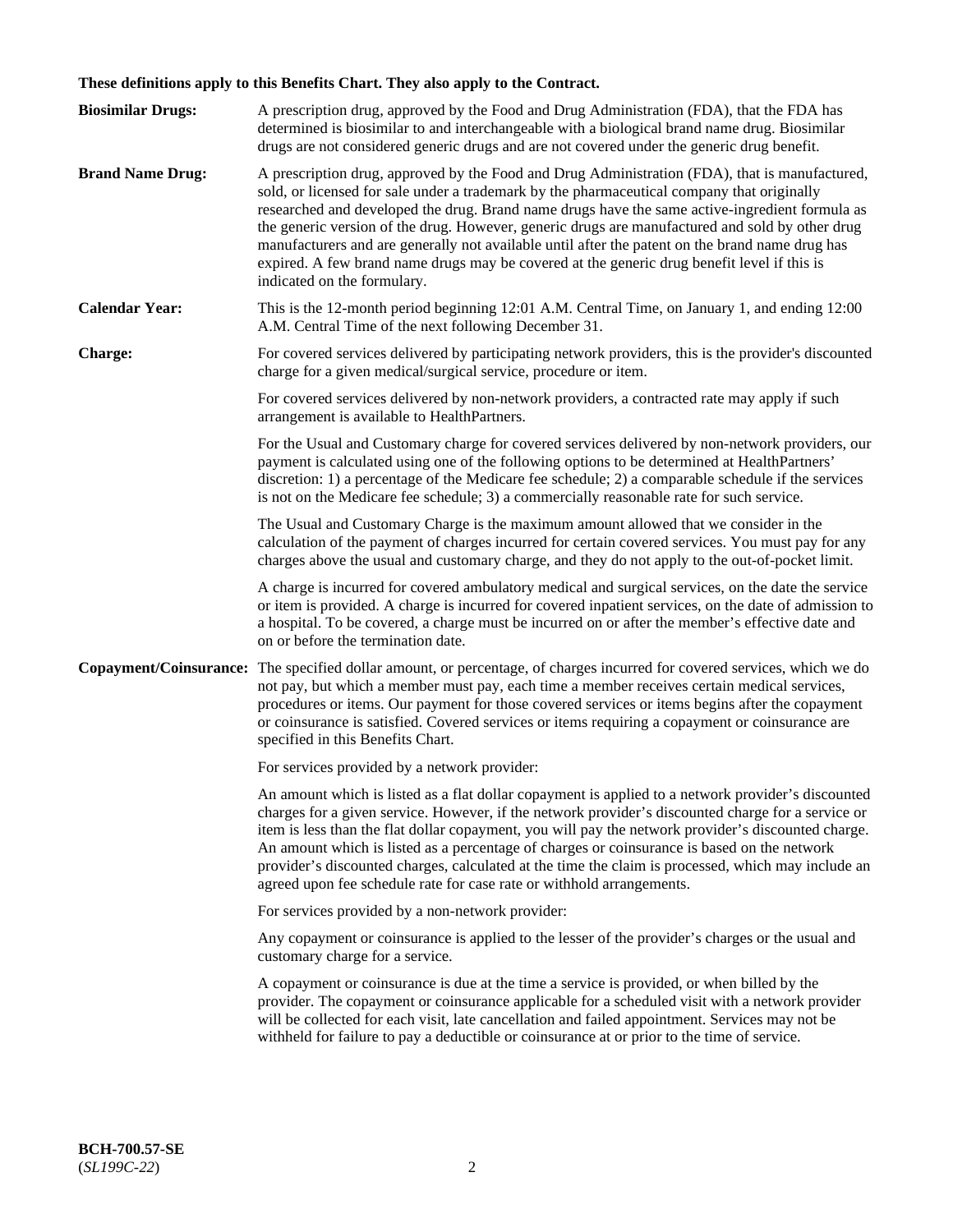| Deductible: | The specified dollar amount of charges incurred for covered services, which we do not pay, but a<br>member or a family has to pay first in a calendar year. Our payment for those services or items<br>begins after the deductible is satisfied. For network providers, the amount of the charges that apply<br>to the deductible are based on the network provider's discounted charges, calculated at the time<br>the claim is processed, which may include an agreed upon fee schedule rate for case rate or<br>withhold arrangements. For non-network providers, the amount of charges that apply to the<br>deductible are the lesser of the provider's charges or the usual and customary charge for a service.                                                                                                                                                                                                                                                                                                                                                                                                                                                                                                                                             |
|-------------|------------------------------------------------------------------------------------------------------------------------------------------------------------------------------------------------------------------------------------------------------------------------------------------------------------------------------------------------------------------------------------------------------------------------------------------------------------------------------------------------------------------------------------------------------------------------------------------------------------------------------------------------------------------------------------------------------------------------------------------------------------------------------------------------------------------------------------------------------------------------------------------------------------------------------------------------------------------------------------------------------------------------------------------------------------------------------------------------------------------------------------------------------------------------------------------------------------------------------------------------------------------|
|             | Any amounts paid or reimbursed by a third party, including but not limited to: point of service<br>rebates, manufacturer coupons, manufacturer debit cards or other forms of direct reimbursement to<br>a member for a product or service, will not apply toward your deductible, to the extent permitted<br>under state and federal law.                                                                                                                                                                                                                                                                                                                                                                                                                                                                                                                                                                                                                                                                                                                                                                                                                                                                                                                        |
|             | Your plan has an embedded deductible. This means once a member meets the individual<br>deductible, the plan begins paying benefits for that person. If two or more members of the family<br>meet the family deductible, the plan begins paying benefits for all members of the family,<br>regardless of whether each member has met the individual deductible. However, a member may<br>not contribute more than the individual deductible toward the family deductible.                                                                                                                                                                                                                                                                                                                                                                                                                                                                                                                                                                                                                                                                                                                                                                                         |
|             | All services are subject to the deductible unless otherwise indicated below in this Benefits Chart.                                                                                                                                                                                                                                                                                                                                                                                                                                                                                                                                                                                                                                                                                                                                                                                                                                                                                                                                                                                                                                                                                                                                                              |
| Formulary:  | This is a current list, which may be revised from time to time, of formulary prescription drugs,<br>medications, equipment and supplies covered by us as indicated in the Benefits Chart which are<br>covered at the highest benefit level. Some drugs may require prior authorization to be covered as<br>formulary drugs. You may be granted an exception to the formulary that is available to you upon<br>request. These guidelines and procedures include exceptions to the formulary for anti-psychotic<br>prescription drugs prescribed to treat emotional disturbances or mental illness if your health care<br>provider (1) indicates to the dispensing pharmacist, orally or in writing, that the prescription must<br>be dispensed as indicated and (2) certifies in writing to us that the prescribed drug will best treat<br>your condition. Also, you may continue to receive certain non-formulary prescription drugs for<br>diagnosed mental illness or emotional disturbance when our formulary changes or you change<br>health plans for up to one year following the change. We also have written guidelines and<br>procedures for granting formulary exceptions for other drugs that are available to you upon request<br>or on our website. |
|             | HMO Formulary Exception Process (including antipsychotic drugs). If you are prescribed a<br>drug, we must promptly grant you an exception to our formulary when your health care provider<br>indicates to us that:                                                                                                                                                                                                                                                                                                                                                                                                                                                                                                                                                                                                                                                                                                                                                                                                                                                                                                                                                                                                                                               |
|             | (1) the formulary drug causes an adverse reaction to the patient;<br>(2) the formulary drug is contraindicated for the patient; or<br>(3) the health care provider demonstrates that the prescription drug must be dispensed as written<br>to provide maximum medical benefit to the patient.                                                                                                                                                                                                                                                                                                                                                                                                                                                                                                                                                                                                                                                                                                                                                                                                                                                                                                                                                                    |
|             | The formulary, and information on drugs that require authorization, are available by calling<br>Member Services or logging on to your "myHealthPartners" account at healthpartners.com.                                                                                                                                                                                                                                                                                                                                                                                                                                                                                                                                                                                                                                                                                                                                                                                                                                                                                                                                                                                                                                                                          |
|             | Formulary Changes. The formulary may change throughout the year. If you are affected by a<br>formulary change, you will receive at least 30 days' advanced notice of that change, and you<br>may request a formulary exception.                                                                                                                                                                                                                                                                                                                                                                                                                                                                                                                                                                                                                                                                                                                                                                                                                                                                                                                                                                                                                                  |
|             |                                                                                                                                                                                                                                                                                                                                                                                                                                                                                                                                                                                                                                                                                                                                                                                                                                                                                                                                                                                                                                                                                                                                                                                                                                                                  |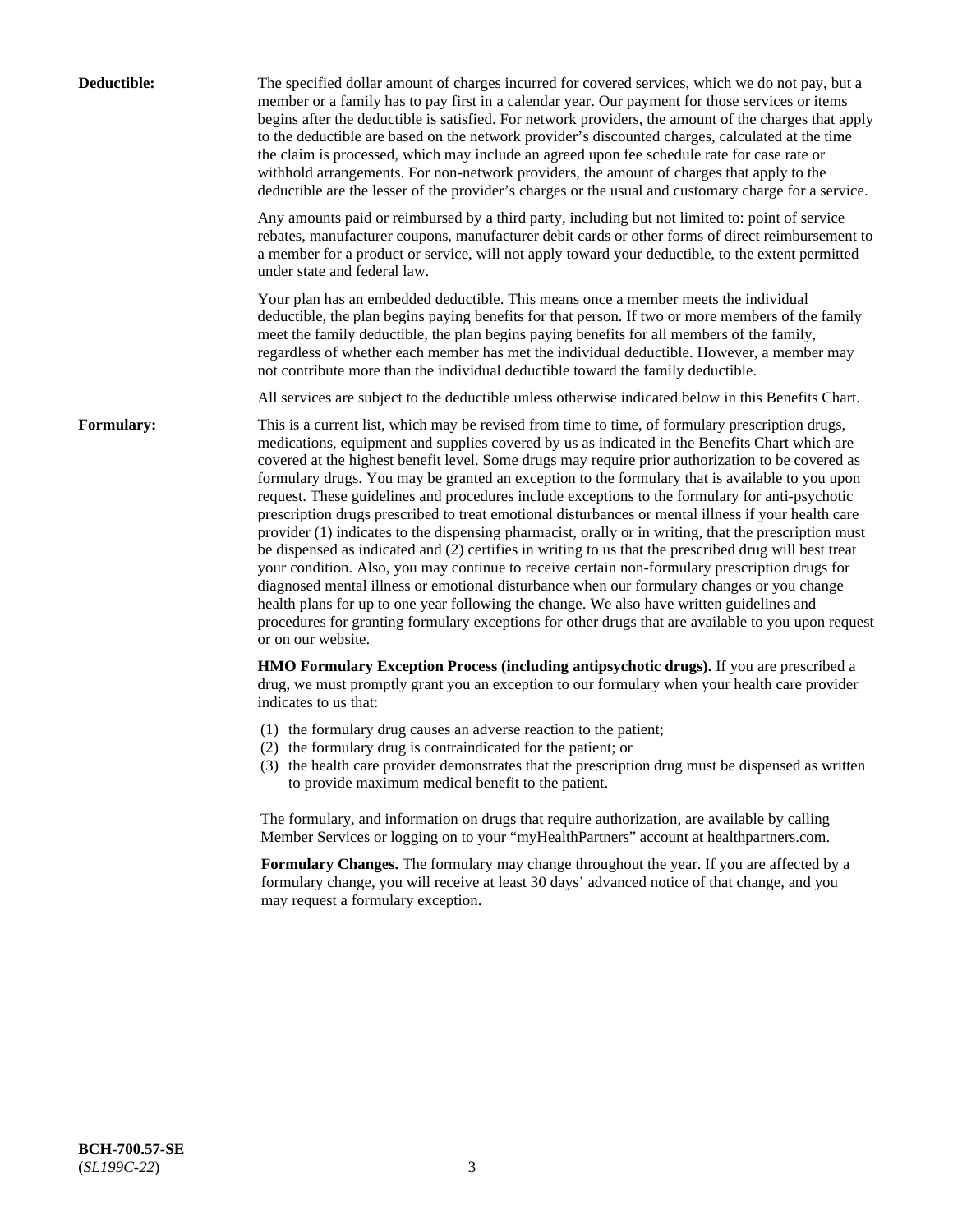### **Federal Formulary Exception Process:**

If you are prescribed a drug that is not included on the formulary and your plan does not cover nonformulary drugs, you, your designee or your prescribing physician may request a review through our formulary exception process, which includes external review. This process is described below.

- **1. Standard Exception Request.** If your provider prescribes a drug that is not on our formulary, you may submit a standard exception request. If you, your designee or your prescribing provider submit a standard exception request, we must make our coverage determination and notify you within 72 hours of our receipt of the request. If we grant the exception to cover the drug, we are required to cover the drug for the duration of the prescription, including refills.
- **2. Expedited Exception Request.** If your provider prescribes a drug that is not on our formulary, you may submit an expedited exception request if there are exigent circumstances. Exigent circumstances exist when you are suffering from a health condition that may seriously jeopardize your life, health, or ability to regain maximum function or when you are undergoing a current course using a nonformulary drug. If you, your designee or your prescribing provider submit an expedited exception request, we must make our coverage determination and notify you within 24 hours of our receipt of the request. If we grant the exception to cover the drug, we are required to cover the drug for the duration of the prescription, including refills. If we grant an exception based on exigent circumstances, we must cover the drug for the duration of the exigency.
- **3. Federal External Review Exception Request.** If coverage of a drug is denied after an exception request review under items 1. or 2. above, you, your designee, or your prescribing provider may request an external review exception request. If the initial request was a standard exception request, we must notify you or your designee and the prescribing provider of the coverage determination within 72 hours of our receipt of your request for external review. If the initial request was an expedited exception request, we must notify you or your designee and the prescribing provider of the coverage determination within 24 hours our receipt of your request for external review. If you are granted an exception after the external review exception request, we are required to cover the drug for the duration of the prescription, if the initial request was a standard exception request. If the initial request was an expedited exception request, we must provide coverage for the duration of the exigency.
- **4. State External Review Request.** If coverage of the drug is denied after a federal external review exception request under item 3. above, you may request an external review under the "Disputes and Complaints" section, "External Complaints Procedures" in the Group Membership Contract.
- **Generic Drug:** A prescription drug, approved by the Food and Drug Administration (FDA) that the FDA has determined is comparable to a brand name drug product in dosage form, strength, route of administration, quality, intended use and documented bioequivalence. Generally, generic drugs cost less than brand name drugs. Some brand name drugs may be covered at the generic drug benefit level if this is indicated on the formulary.
- **Non-Formulary Drug:** This is a prescription drug approved by the Food and Drug Administration (FDA) that is not on the formulary, is medically necessary and is not investigative or otherwise excluded under this Benefits Chart.
- **Out-of-Pocket Expenses:** You pay the specified copayments/coinsurance and deductibles applicable for particular services, subject to the out-of-pocket limit described below. These amounts are in addition to the monthly enrollment payments.
- **Out-of-Pocket Limit:** You pay the copayments/coinsurance and deductibles for covered services, to the individual or family out-of-pocket limit. Thereafter we cover 100% of the charges incurred for all other covered services, for the rest of the calendar year. You pay amounts greater than the out-of-pocket limit if you exceed any visit or day limits.

Non-Network Benefits above the usual and customary charge (see definition of charge above) do not apply to the out-of-pocket limit.

Non-Network benefits for transplant surgery do not apply to the out-of-pocket limit.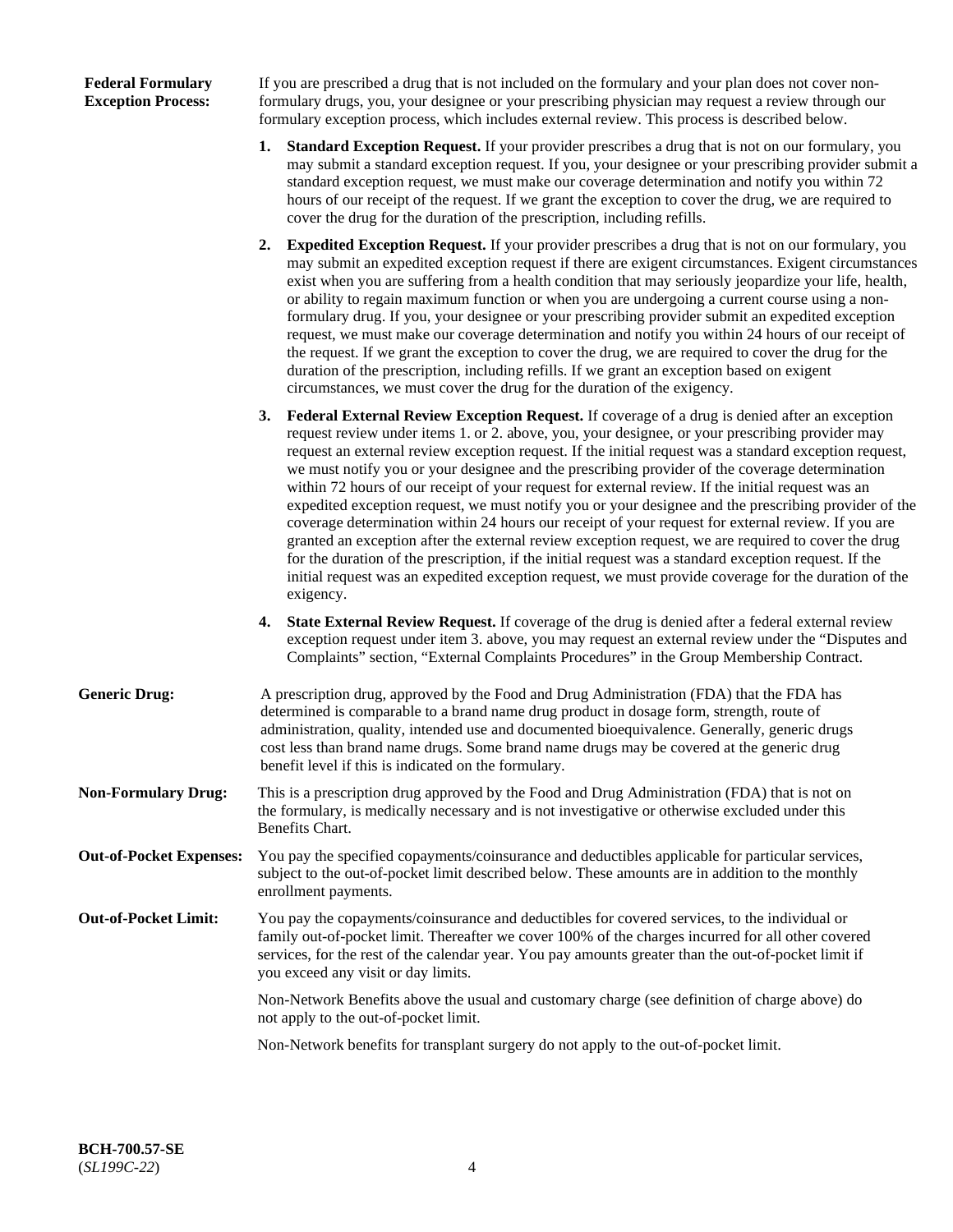Any amounts paid or reimbursed by a third party, including but not limited to: point of service rebates, manufacturer coupons, manufacturer debit cards or other forms of direct reimbursement to a member for a product or service, will not apply as an out of pocket expense, to the extent permitted under state and federal law.

You are responsible to keep track of the out-of-pocket expenses. Contact our Member Services department for assistance in determining the amount paid by the enrollee for specific eligible services received. Claims for reimbursement under the out-of-pocket limit provisions are subject to the same time limits and provisions described under the "Claims Provisions" section of the Contract.

**Specialty Drug List:** This is a current list, which may be revised from time to time, of prescription drugs, medications, equipment and supplies, which are typically bio-pharmaceuticals. The purpose of a specialty drug list is to facilitate enhanced monitoring of complex therapies used to treat specific conditions. Specialty drugs are covered by us as indicated in this Benefits Chart. The specialty drug list is available by calling Member Services or logging on to your "*my*HealthPartners" account at [healthpartners.com](https://www.healthpartners.com/hp/index.html)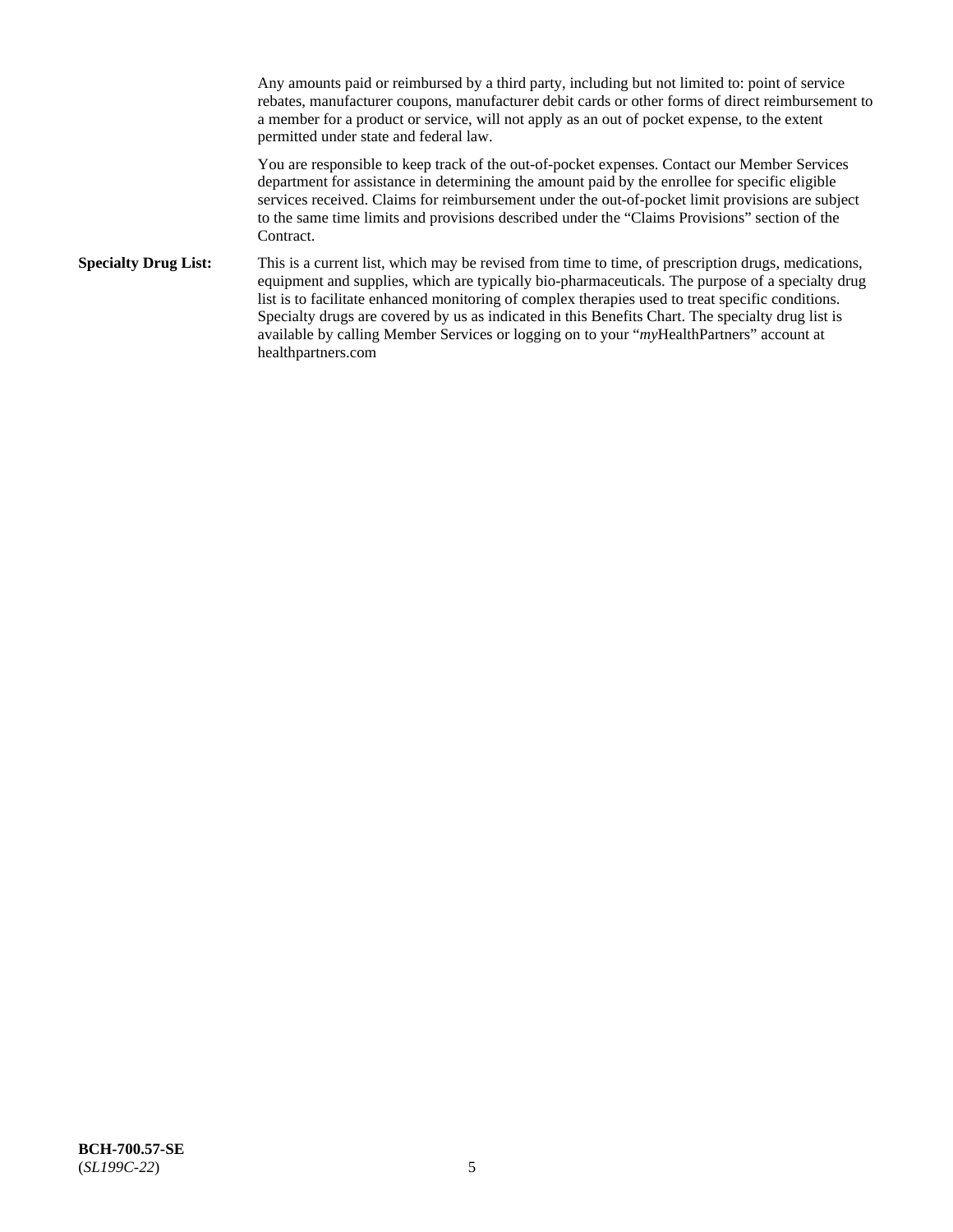# **DEDUCTIBLES AND OUT-OF-POCKET LIMITS**

### **Individual Calendar Year Deductible**

| <b>Network Benefits</b> | <b>Non-Network Benefits</b> |
|-------------------------|-----------------------------|
| \$7,000                 | \$10,000                    |

### **Family Calendar Year Deductible**

| <b>Network Benefits</b> | <b>Non-Network Benefits</b> |
|-------------------------|-----------------------------|
| \$14,000                | \$20,000                    |

Separate deductibles must be satisfied under the Network Benefits and Non-Network Benefits.

Your plan has an embedded deductible. This means once a member meets the individual deductible, the plan begins paying benefits for that person. If two or more members of the family meet the family deductible, the plan begins paying benefits for all members of the family, regardless of whether each member has met the individual deductible. However, a member may not contribute more than the individual deductible toward the family deductible.

Any amounts paid or reimbursed by a third party, including but not limited to: point of service rebates, manufacturer coupons, debit cards or other forms of direct reimbursement to a member for a product or service, will not apply toward your deductible, to the extent permitted under state and federal law.

### **Individual Calendar Year Out-of-Pocket Limit**

| <b>Network Benefits</b> | <b>Non-Network Benefits</b> |
|-------------------------|-----------------------------|
| \$7,000                 | \$30,000                    |

### **Family Calendar Year Out-of-Pocket Limit**

| <b>Network Benefits</b> | <b>Non-Network Benefits</b> |
|-------------------------|-----------------------------|
| \$14,000                | \$60,000                    |

Separate Out-of-Pocket Limits must be satisfied under the Network Benefits and Non-Network Benefits.

Non-Network Benefits above the usual and customary charge will not apply toward the individual or family out-of-pocket limit.

Non-Network benefits for transplant surgery do not apply to the out-of-pocket limit.

Any amounts paid or reimbursed by a third party, including but not limited to: point of service rebates, manufacturer coupons, manufacturer debit cards or other forms of direct reimbursement to a member for a product or service, will not apply as an out of pocket expense, to the extent permitted under state and federal law.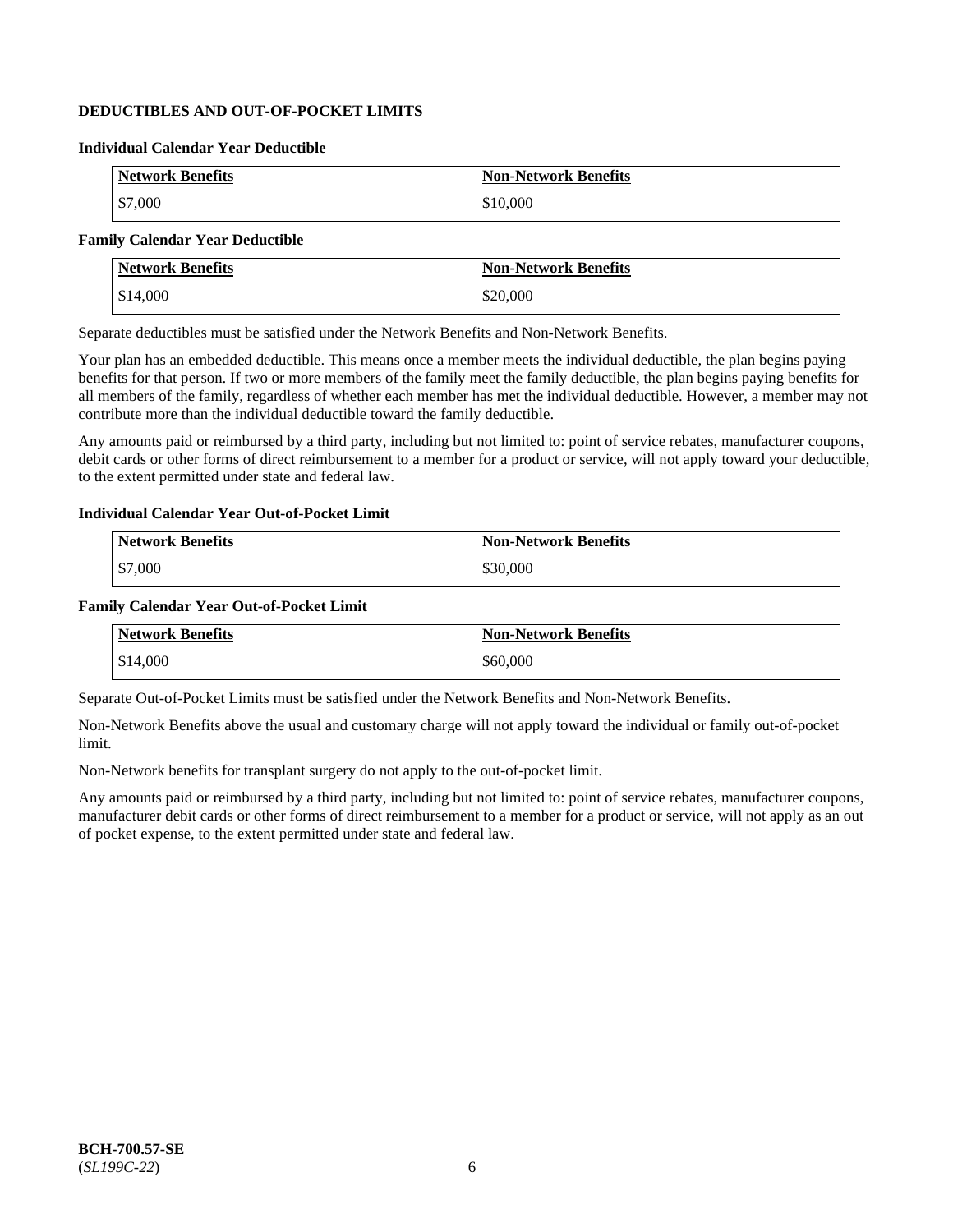# **AMBULANCE AND MEDICAL TRANSPORTATION**

### **Covered Services:**

We cover ambulance and medical transportation for medical emergencies.

We also cover medically necessary, non-emergency medical transportation if it meets our medical coverage criteria.

Covered services and supplies are based on established medical policies, which are subject to periodic review and modification by the medical or dental directors. These medical policies (medical coverage criteria) and applicable prior authorization requirements are available by calling Member Services or logging on to your "myHealthPartners" account at [healthpartners.com.](https://www.healthpartners.com/hp/index.html)

| Network Benefits              | <b>Non-Network Benefits</b> |
|-------------------------------|-----------------------------|
| 100% of the charges incurred. | See Network Benefits.       |

### **Not Covered:**

See "Services Not Covered" in the Group Membership Contract.

# **BEHAVIORAL HEALTH SERVICES**

### **Covered Services:**

Covered services are based on established medical policies, which are subject to periodic review and modification by the medical directors. These medical policies (medical coverage criteria) are available by calling Member Services or logging on to your "*my*HealthPartners" account at [healthpartners.com.](http://www.healthpartners.com/)

You have rights to parity in mental health and substance use disorder treatment as required by the federal Mental Health Parity and Addiction Equity Act and Minnesota Statutes, section 62Q.47. These laws require:

- That mental health and substance use disorder services be covered on the same basis as medical services;
- That cost-sharing for mental health and substance use disorder services can be no more restrictive than cost-sharing for similar medical services;
- That treatment restrictions and limitation such as prior authorization and medical necessity can be no more restrictive than for similar medical services;
- That if enrollees have concerns they can call Member Services, file a complaint with HealthPartners, or file a complaint with the Minnesota Department of Health.

### **Mental health services**

We cover services for: mental health diagnoses as described in the Diagnostic and Statistical Manual of Mental Disorders – Fifth Edition (DSM-5) (most recent edition).

We also provide coverage for mental health treatment ordered by a Minnesota court under a valid court order that is issued on the basis of a behavioral care evaluation performed by a licensed psychiatrist or doctoral level licensed psychologist, which includes a diagnosis and an individual treatment plan for care in the most appropriate, least restrictive environment. We must be given a copy of the court order and the behavioral care evaluation, the service must be a covered benefit under this plan, and the service must be provided by a network provider, or other provider as required by law. We cover the evaluation upon which the court order was based if it was provided by a network provider. We also provide coverage for the initial mental health evaluation of a child, regardless of whether that evaluation leads to a court order for treatment, if the evaluation is ordered by a Minnesota juvenile court.

**Outpatient services, including intensive outpatient and day treatment:** We cover medically necessary outpatient professional mental health services for evaluation, crisis intervention, and treatment of mental health disorders.

A comprehensive diagnostic assessment will be used as the basis for a determination by a mental health professional, concerning the appropriate treatment and the extent of services required.

Outpatient services we cover for a diagnosed mental health condition include the following:

- Individual, group, family, and multi-family therapy;
- Medication management provided by a physician, certified nurse practitioner, or physician's assistant;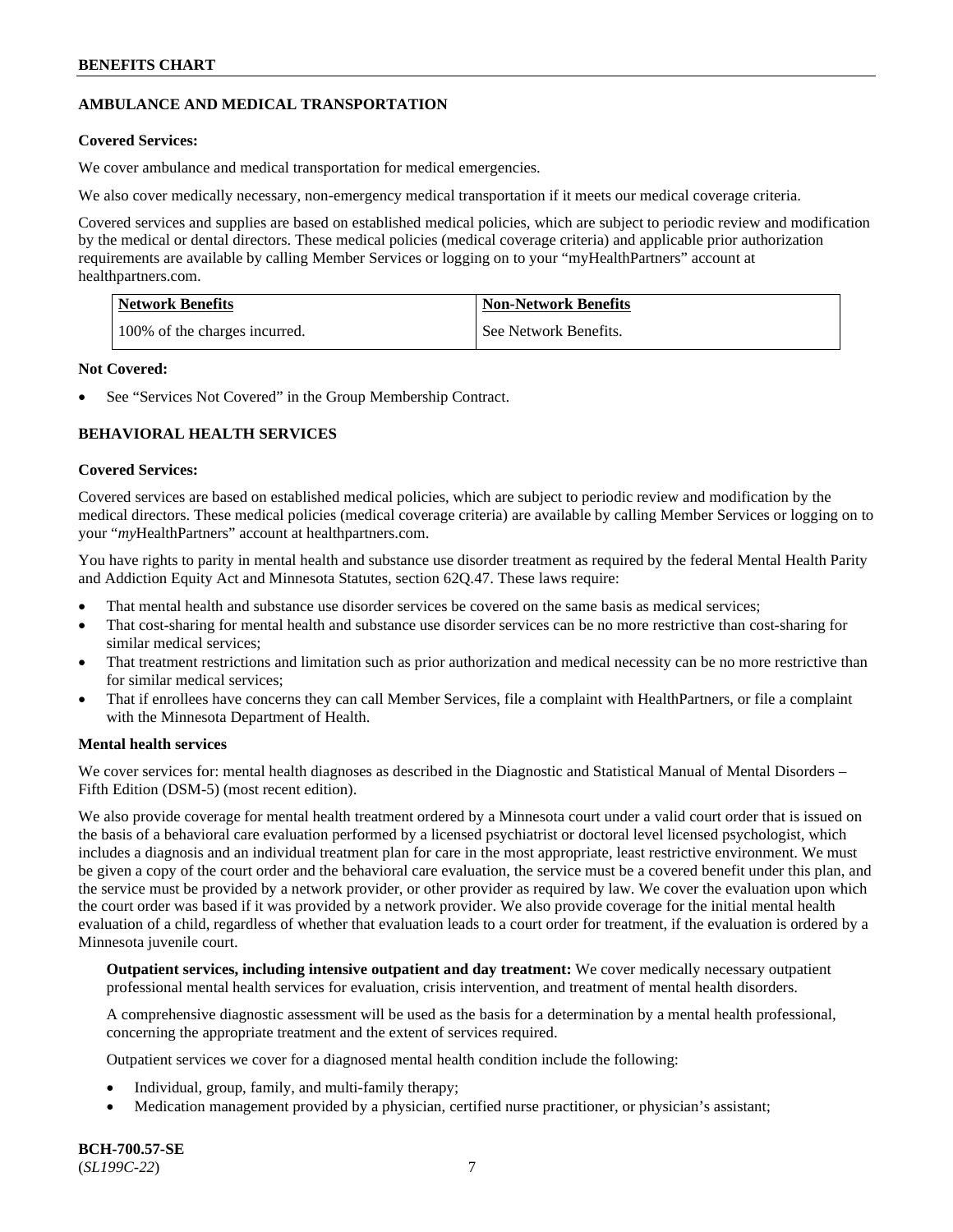- Psychological testing services for the purposes of determining the differential diagnoses and treatment planning for patients currently receiving behavioral health services;
- Day treatment and intensive outpatient services in a licensed program;
- Partial hospitalization services in a licensed hospital or community mental health center;
- Psychotherapy and nursing services provided in the home if authorized by us; and
- Treatment for gender dysphoria.

| Network Benefits              | <b>Non-Network Benefits</b>  |
|-------------------------------|------------------------------|
| 100% of the charges incurred. | 50% of the charges incurred. |

#### **Group therapy**

| Network Benefits              | <b>Non-Network Benefits</b>  |
|-------------------------------|------------------------------|
| 100% of the charges incurred. | 50% of the charges incurred. |

**Inpatient services, including mental health residential treatment services:** We cover the following:

- Medically necessary inpatient services in a hospital and professional services for treatment of mental health disorders. Medical stabilization is covered under inpatient hospital services in the "Hospital and Skilled Nursing Facility Services" section; and
- Medically necessary mental health residential treatment services. This care must be authorized by us and provided by a hospital or residential behavioral health treatment facility licensed by the local state or Department of Health and Human Services. Services not covered under this benefit include halfway houses, group homes, extended care facilities, shelter services, correctional services, detention services, transitional services, group residential services, foster care services and wilderness programs.

| Network Benefits              | <b>Non-Network Benefits</b>  |
|-------------------------------|------------------------------|
| 100% of the charges incurred. | 50% of the charges incurred. |

### **Substance use disorder (SUD) services**

We cover medically necessary services for assessments by a licensed alcohol and drug counselor and treatment of substanceuse disorders as defined in the latest edition of the DSM-5.

**Outpatient services, including intensive outpatient and day treatment:** We cover medically necessary outpatient professional services for the diagnosis and treatment of substance use disorders. Substance use disorder treatment programs must be licensed by the applicable state agency.

Outpatient services we cover for a diagnosed substance use disorder include the following:

- Individual, group, family, and multi-family therapy provided in an office setting;
- Opiate replacement therapy including methadone and buprenorphine treatment; and
- Day treatment and intensive outpatient services in a licensed program.

| Network Benefits              | <b>Non-Network Benefits</b>  |
|-------------------------------|------------------------------|
| 100% of the charges incurred. | 50% of the charges incurred. |

**Inpatient services:** We cover the following:

- Medically necessary inpatient services in a hospital or primary residential treatment in a licensed substance use disorder treatment center. Primary residential treatment is an intensive residential treatment program of limited duration, typically 30 days or less.
- Services provided in a hospital that is licensed by the local state and accredited by Medicare.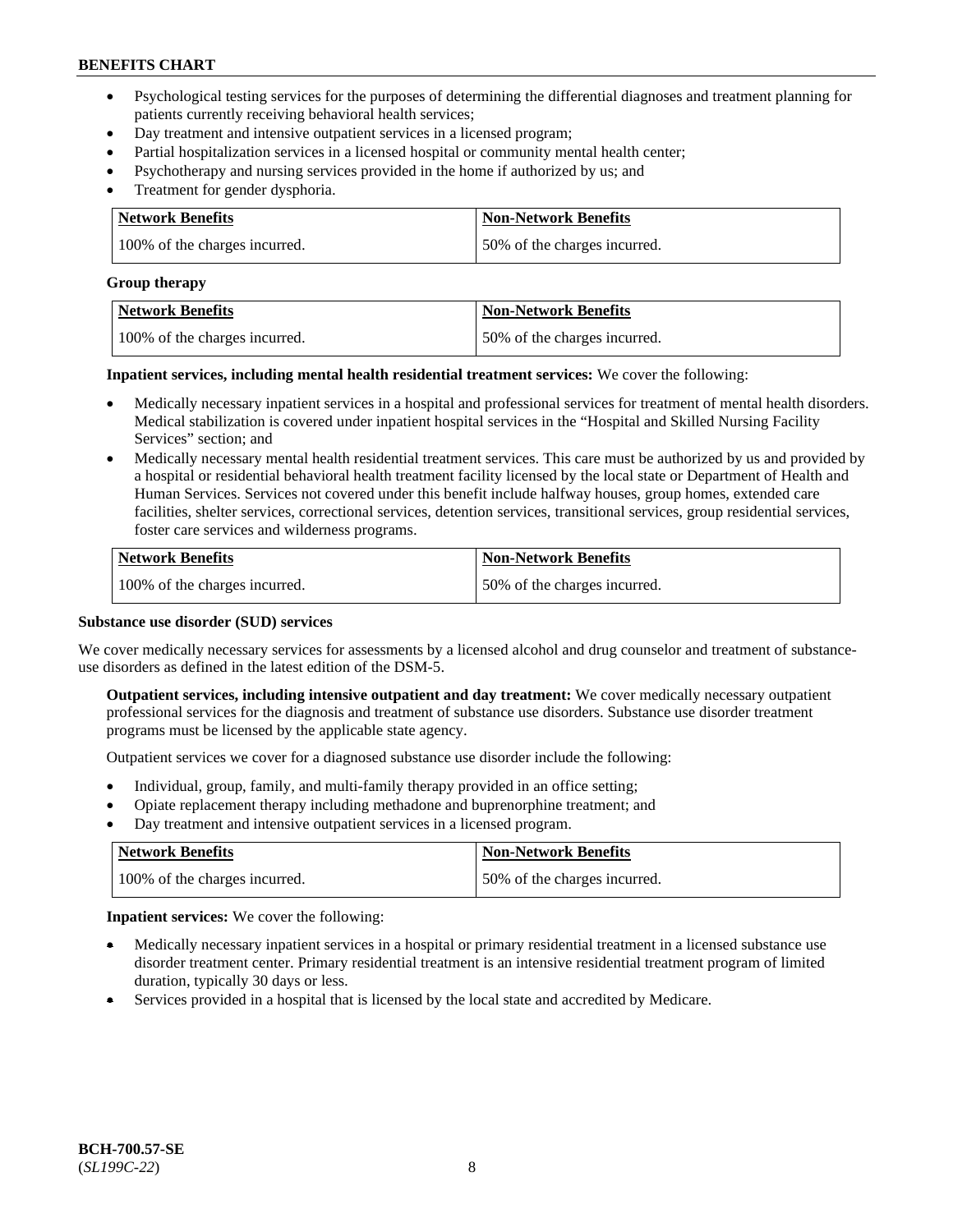• Detoxification services in a hospital or community detoxification facility if it is licensed by the local Department of Health and Human Services.

| <b>Network Benefits</b>       | <b>Non-Network Benefits</b>  |
|-------------------------------|------------------------------|
| 100% of the charges incurred. | 50% of the charges incurred. |

### **Not Covered:**

See "Services Not Covered" in the Group Membership Contract.

### **CHIROPRACTIC SERVICES**

### **Covered Services:**

We cover chiropractic services for rehabilitative care, provided to diagnose and treat acute neuromusculo-skeletal conditions.

Massage therapy which is performed in conjunction with other treatment/modalities by a chiropractor, is part of a prescribed treatment plan and is not billed separately is covered.

| <b>Network Benefits</b>       | <b>Non-Network Benefits</b>           |
|-------------------------------|---------------------------------------|
| 100% of the charges incurred. | 50% of the charges incurred.          |
|                               | Limit of 20 visits per calendar year. |

### **Not Covered:**

- Massage therapy for the purpose of comfort or convenience of the member.
- See "Services Not Covered" in the Group Membership Contract.

# **CLINICAL TRIALS**

### **Covered Services:**

We cover certain routine services if you participate in a Phase I, Phase II, Phase III or Phase IV clinical trial that is conducted in relation to the prevention, detection, or treatment of cancer or other life-threatening disease or condition as defined in the Affordable Care Act. We cover routine patient costs for services that would be eligible under this Benefits Chart if the service was provided outside of a clinical trial.

| <b>Network Benefits</b>                                | <b>Non-Network Benefits</b>                            |
|--------------------------------------------------------|--------------------------------------------------------|
| Coverage level is same as corresponding Network        | Coverage level is same as corresponding Non-Network    |
| Benefit, depending on type of service provided such as | Benefit, depending on type of service provided such as |
| Office Visits for Illness or Injury, Inpatient or      | Office Visits for Illness or Injury, Inpatient or      |
| <b>Outpatient Hospital Services.</b>                   | Outpatient Hospital Services.                          |

### **Not Covered:**

- The investigative item, device or service itself.
- Items or services that are provided solely to satisfy data collection and analysis needs and that are not used in the direct clinical management of the patient.
- A service that is clearly inconsistent with widely accepted and established standards of care for a particular diagnosis.
- See "Services Not Covered" in the Group Membership Contract.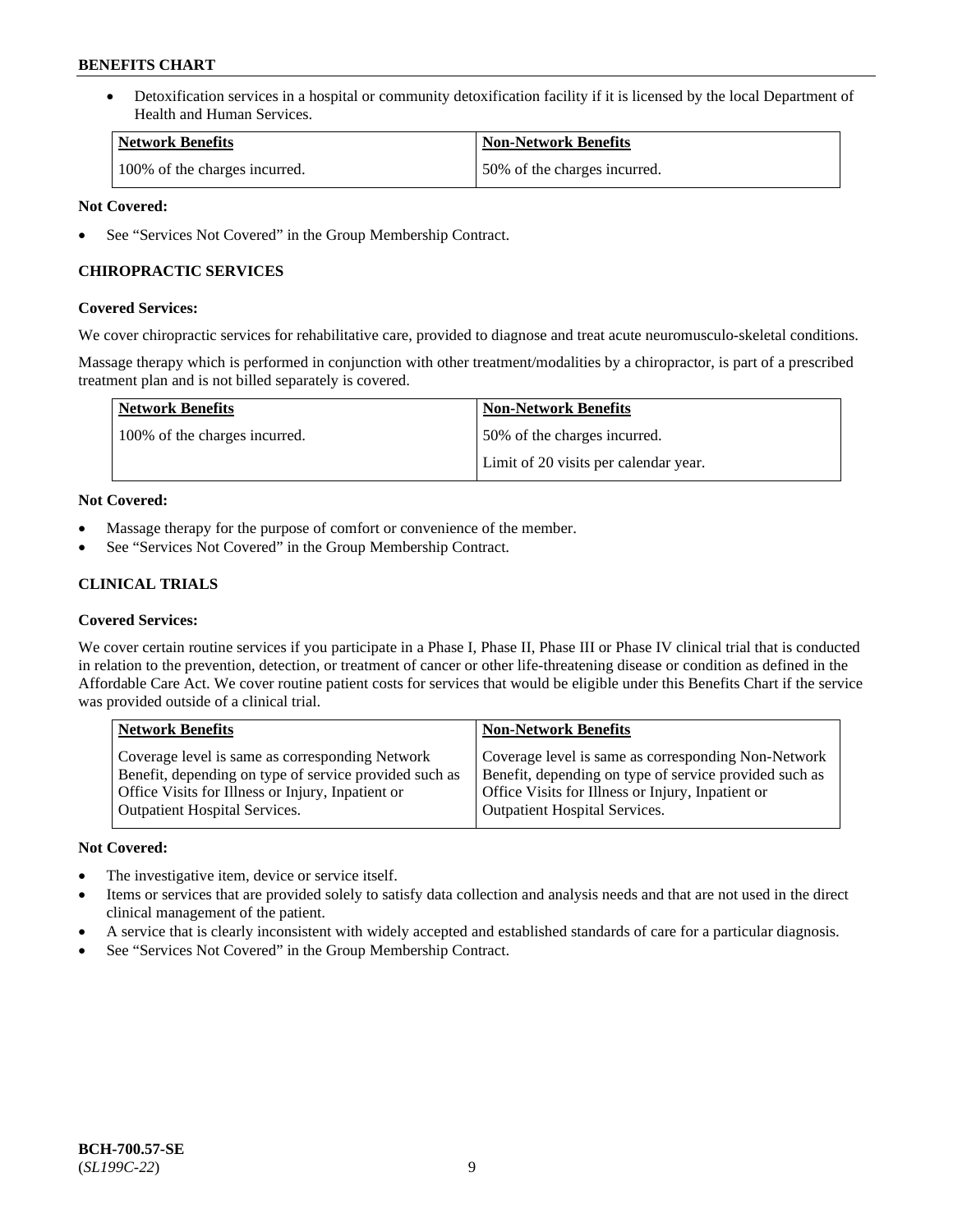# **DENTAL SERVICES**

### **Covered Services:**

We cover services as described below.

**Accidental dental services:** We cover dentally necessary services to treat and restore damage done to sound, natural, unrestored teeth as a result of an accidental injury. Coverage is for damage caused by external trauma to face and mouth only, not for cracked or broken teeth which result from biting or chewing. We cover restorations, root canals, crowns and replacement of teeth lost that are directly related to the accident in which the member was involved. We cover initial exams, xrays, and palliative treatment including extractions, and other oral surgical procedures directly related to the accident. Subsequent treatment must be initiated within the specified time-frame and must be directly related to the accident. We do not cover restoration and replacement of teeth that are not "sound and natural" at the time of the accident.

Full mouth rehabilitation to correct occlusion (bite) and malocclusion (misaligned teeth not due to the accident) are not covered.

When an implant-supported dental prosthetic treatment is pursued, the accidental dental benefit will be applied to the prosthetic procedure. Benefits are limited to the amount that would be paid toward the placement of a removable dental prosthetic appliance that could be used in the absence of implant treatment. Care must be provided or pre-authorized by a HealthPartners dentist.

| Network Benefits              | <b>Non-Network Benefits</b>  |
|-------------------------------|------------------------------|
| 100% of the charges incurred. | 50% of the charges incurred. |

For all accidental dental services, treatment and/or restoration must be initiated within six months of the date of the injury. Coverage is limited to the initial course of treatment and/or initial restoration. Services must be provided within twenty-four months of the date of injury to be covered.

### **Medical referral dental services**

**Medically necessary outpatient dental services:** We cover medically necessary outpatient dental services. Coverage is limited to dental services required for treatment of an underlying medical condition, e.g., removal of teeth to complete radiation treatment for cancer of the jaw, cysts and lesions.

| Network Benefits              | <b>Non-Network Benefits</b>  |
|-------------------------------|------------------------------|
| 100% of the charges incurred. | 50% of the charges incurred. |

**Medically necessary hospitalization and anesthesia for dental care:** We cover medically necessary hospitalization for dental care. This is limited to charges incurred by a member who: (1) is a child under age 5; (2) is severely disabled; (3) has a medical condition and requires hospitalization or general anesthesia for dental care treatment; or (4) is a child between age 5 and 12 and care in dental offices has been attempted unsuccessfully and usual methods of behavior modification have not been successful, or when extensive amounts of restorative care, exceeding four appointments, are required. Coverage is limited to facility and anesthesia charges. Oral surgeon/dentist professional fees are not covered.

| <b>Network Benefits</b>       | <b>Non-Network Benefits</b>  |
|-------------------------------|------------------------------|
| 100% of the charges incurred. | 50% of the charges incurred. |

**Medical complications of dental care:** We cover medical complications of dental care. Treatment must be medically necessary care and related to medical complications of non-covered dental care, including complications of the head, neck, or substructures.

| Network Benefits              | <b>Non-Network Benefits</b>  |
|-------------------------------|------------------------------|
| 100% of the charges incurred. | 50% of the charges incurred. |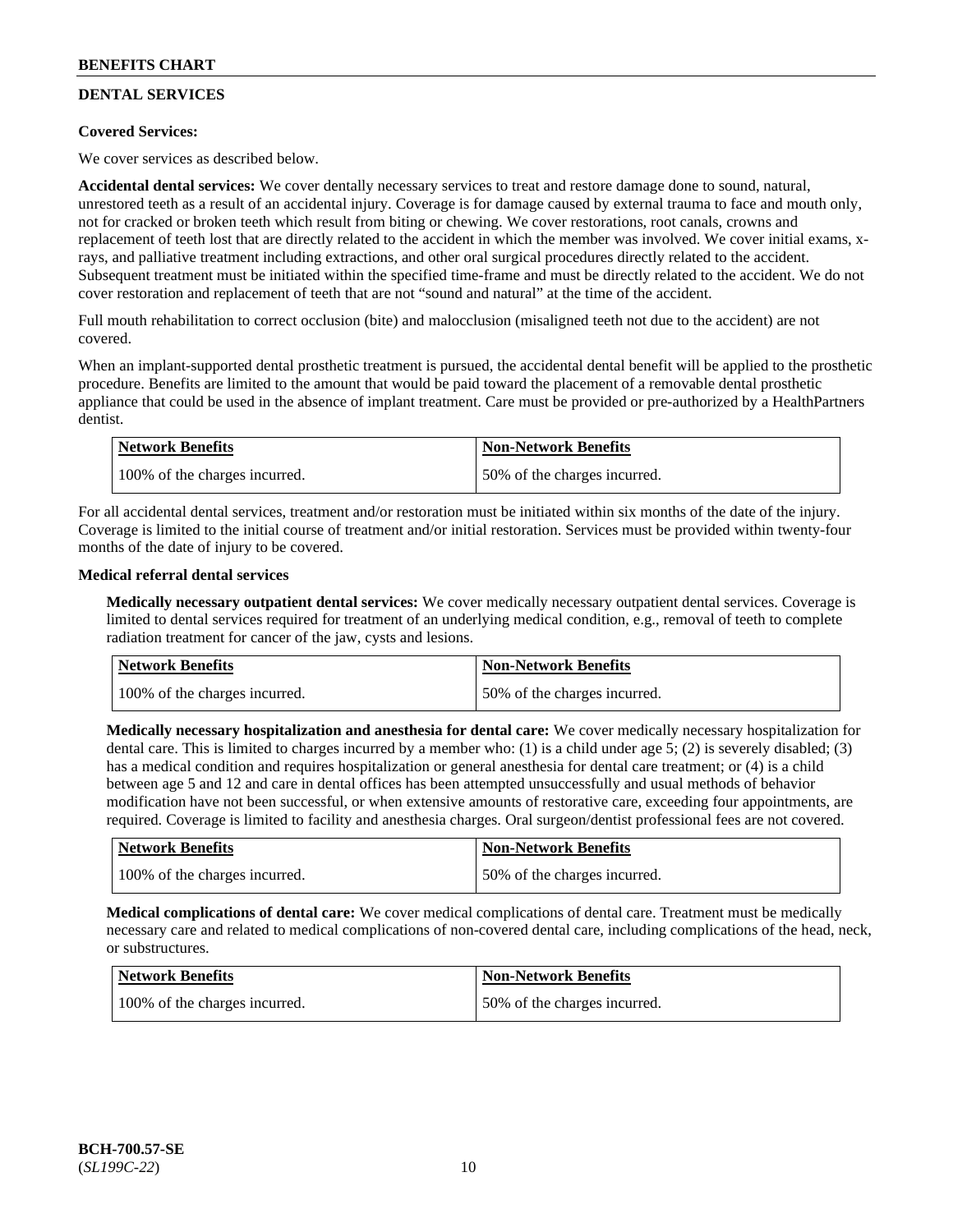**Oral surgery**: We cover oral surgery. Coverage is limited to treatment of medical conditions requiring oral surgery, such as treatment of oral neoplasm, non-dental cysts, fracture of the jaws, trauma of the mouth and jaws.

| <b>Network Benefits</b>       | <b>Non-Network Benefits</b>  |
|-------------------------------|------------------------------|
| 100% of the charges incurred. | 50% of the charges incurred. |

**Treatment of cleft lip and cleft palate:** We cover treatment of cleft lip and cleft palate of a dependent child to age 26, including orthodontic treatment and oral surgery directly related to the cleft. Benefits are limited to inpatient or outpatient expenses arising from medical and dental treatment that was scheduled or initiated prior to the dependent turning age 19. Dental services that are not required for the treatment of cleft lip or cleft palate are not covered. If a dependent child covered under this Contract is also covered under a dental plan which includes orthodontic services, that dental plan shall be considered primary for the necessary orthodontic services. Oral appliances are subject to the same copayment, conditions and limitations as durable medical equipment.

| <b>Network Benefits</b>       | <b>Non-Network Benefits</b>  |
|-------------------------------|------------------------------|
| 100% of the charges incurred. | 50% of the charges incurred. |

**Treatment of temporomandibular disorder (TMD) and craniomandibular disorder (CMD):** We cover surgical and nonsurgical treatment of temporomandibular disorder (TMD) and craniomandibular disorder (CMD), which is medically necessary care. Dental services which are not required to directly treat TMD or CMD are not covered.

| Network Benefits              | <b>Non-Network Benefits</b>  |
|-------------------------------|------------------------------|
| 100% of the charges incurred. | 50% of the charges incurred. |

### **Not Covered:**

- Dental treatment, procedures or services not listed in this Benefits Chart.
- Accident related dental services if treatment is (1) provided to teeth which are not sound and natural, (2) to teeth which have been restored, (3) initiated beyond six months from the date of the injury, (4) received beyond the initial treatment or restoration or (5) received beyond twenty-four months from the date of injury.
- Oral surgery to remove wisdom teeth.
- Orthognathic treatment or procedures and all related services, unless it is required to treat TMD or CMD and it meets our medical coverage criteria.
- See "Services Not Covered" in the Group Membership Contract.

### **DIABETES AND HYPERTENSION DISEASE MANAGEMENT PROGRAM**

#### **Covered Services:**

If you meet criteria for coverage, you may qualify for the Diabetes and/or Hypertension Disease Management Program.

The program covers group health coaching which focuses on weight loss, exercise, behavior modification and health education through Omada Health.

| <b>Network Benefits</b>                                     | <b>Non-Network Benefits</b> |
|-------------------------------------------------------------|-----------------------------|
| 100% of the charges incurred.<br>Deductible does not apply. | Not applicable.             |

#### **Not Covered:**

See "Services Not Covered" in the Group Membership Contract.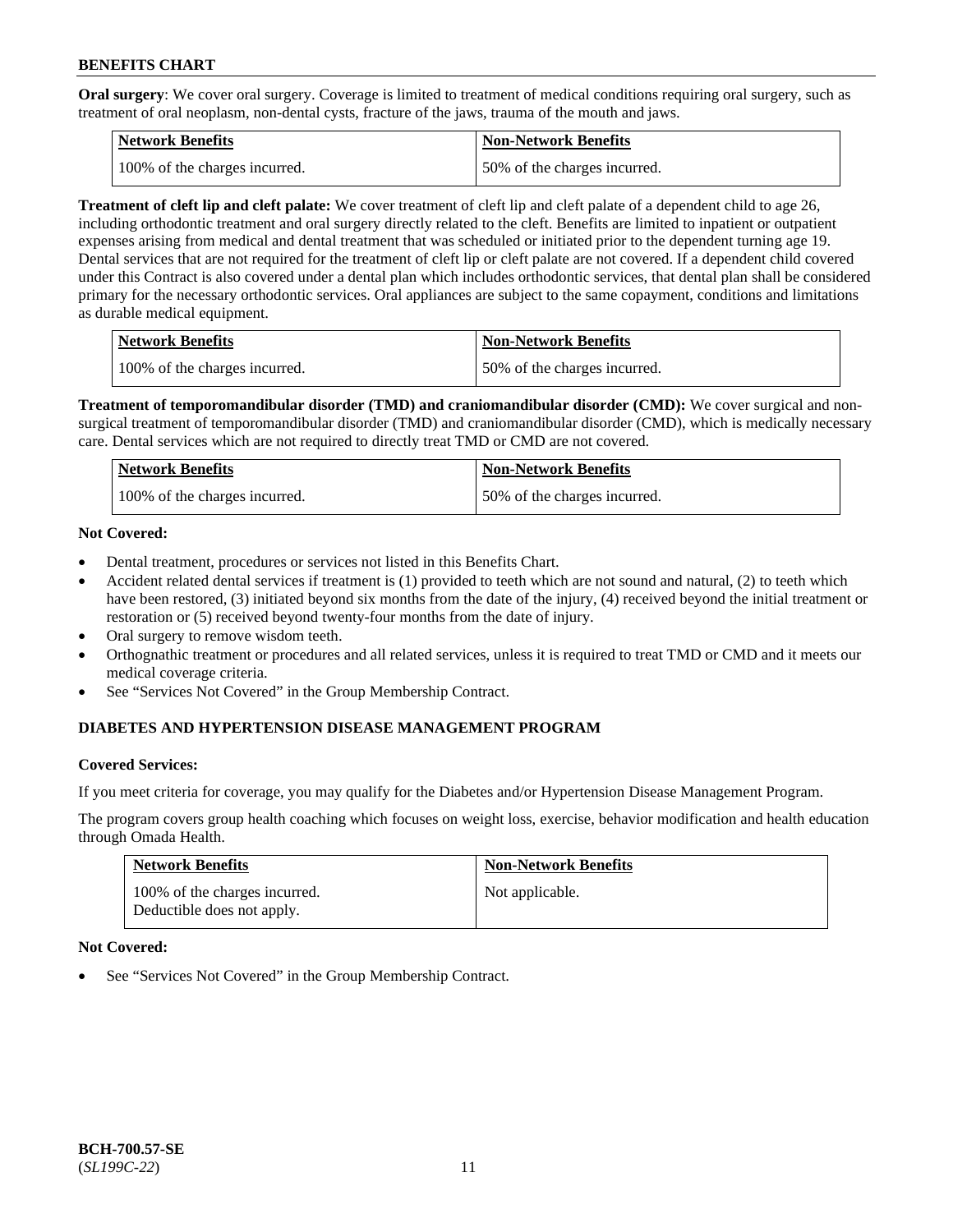# **DIABETIC EQUIPMENT AND SUPPLIES**

#### **Covered Services:**

We cover physician prescribed medically appropriate and necessary drugs and supplies used in the management and treatment of diabetes for members with gestational, Type I or Type II diabetes including durable diabetic equipment and disposable supplies, as described below.

Certain items are only covered if your condition meets our coverage criteria and obtained through an authorized vendor. For more information on what we cover and any prior authorization requirements, call Member Services or log on to your "*my*HealthPartners" account at [healthpartners.com.](http://www.healthpartners.com/)

Insulin and medications for diabetes are covered as outpatient drugs under the "Prescription Drug Services" section.

**Pumps and Pump Supplies.** These include diabetic insulin pumps, diabetic infusion pumps and infusion pump supplies such as infusion sets, tubing, connectors and syringe reservoirs.

| <b>Network Benefits</b>                                                                 | <b>Non-Network Benefits</b>  |
|-----------------------------------------------------------------------------------------|------------------------------|
| Pumps received at a pharmacy:<br>100% of the charges incurred.                          | 50% of the charges incurred. |
| Pumps received from a non-pharmacy approved<br>vendor:<br>100% of the charges incurred. |                              |

### **All other durable equipment and diabetic supplies**

Durable Diabetic Equipment and Supplies. These include continuous glucose monitoring system (CGMS), transmitter, sensors and receivers, diabetic blood glucose monitors and control/calibrating solutions (for checking accuracy or testing equipment and test strips).

Disposable Diabetic Supplies. These are one-time use supplies, including syringes, lancets, lancet devices, blood and urine ketone test strips, and needles.

Certain diabetic supplies and equipment must be purchased at a pharmacy.

| <b>Network Benefits</b>                                                                                               | <b>Non-Network Benefits</b>  |
|-----------------------------------------------------------------------------------------------------------------------|------------------------------|
| If received through a pharmacy:<br>100% of the charges incurred.                                                      | 50% of the charges incurred. |
| If received through a non-pharmacy provider:<br>100% of the charges incurred if purchased from an<br>approved vendor. |                              |

#### **Limitations:**

- No more than a 93-day supply of diabetic supplies is covered and dispensed at a time.
- We require that certain diabetic supplies and equipment be purchased at a pharmacy.
- Diabetic supplies and equipment are limited to certain models and brands.
- Durable medical equipment and supplies must be obtained from or repaired by approved vendors.
- Covered services and supplies are based on established medical policies which are subject to periodic review and modification by the medical directors. Our coverage policy for diabetic supplies includes information on our required models and brands. These medical policies (medical coverage criteria) are available by calling Member Services or logging on to your "*my*HealthPartners" account at [healthpartners.com.](http://www.healthpartners.com/)

### **Not Covered:**

- Replacement or repair of any covered items, if the items are (i) damaged or destroyed by misuse, abuse or carelessness, (ii) lost; or (iii) stolen.
- Duplicate or similar items.
- Labor and related charges for repair of any covered items which are more than the cost of replacement by an approved vendor.

**BCH-700.57-SE** (*SL199C-22*) 12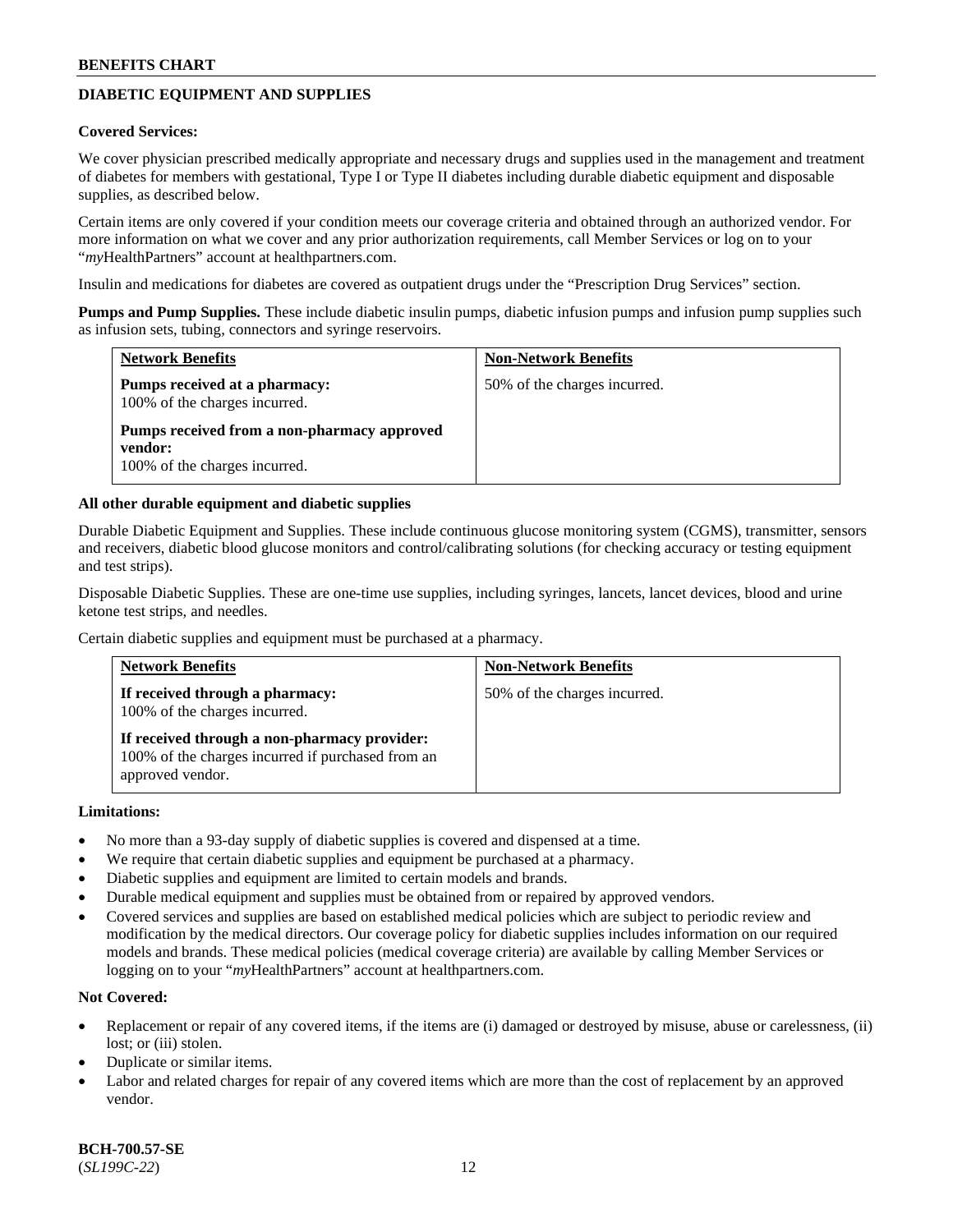- Batteries for monitors and equipment.
- Sales tax, mailing, delivery charges, service call charges.
- See "Services Not Covered" in the Group Membership Contract.

# **DIAGNOSTIC IMAGING SERVICES**

#### **Covered Services:**

We cover diagnostic imaging, when ordered by a provider and provided in a clinic or outpatient hospital facility.

For Network Benefits, non-emergent, scheduled outpatient Magnetic Resonance Imaging (MRI) and Computed Tomography (CT) must be provided at a designated facility. Your physician or facility will obtain or verify prior authorization for these services with HealthPartners, as needed.

We cover services provided in a clinic or outpatient hospital facility (to see the benefit level for inpatient hospital or skilled nursing facility services, see benefits under Inpatient Hospital and Skilled Nursing Facility Services).

#### **Outpatient magnetic resonance imaging (MRI) and computed tomography (CT)**

| <b>Network Benefits</b>       | <b>Non-Network Benefits</b>  |
|-------------------------------|------------------------------|
| 100% of the charges incurred. | 50% of the charges incurred. |

#### **All other outpatient diagnostic imaging services for illness or injury**

#### **Services for illness or injury**

| Network Benefits              | <b>Non-Network Benefits</b>  |
|-------------------------------|------------------------------|
| 100% of the charges incurred. | 50% of the charges incurred. |

### **Preventive services (MRI/CT procedures are not considered preventive)**

Diagnostic imaging services associated with preventive services are covered at the benefit level shown in the "Preventive Services" section of this Benefits Chart.

#### **Not Covered:**

See "Services Not Covered" in the Group Membership Contract.

# **DURABLE MEDICAL EQUIPMENT, PROSTHETICS, ORTHOTICS, AND SUPPLIES**

#### **Covered Services:**

We cover equipment and services, as described below.

We cover durable medical equipment and services, prosthetics, orthotics and supplies, subject to the limitations below.

External hearing aids (including osseointegrated or bone anchored) for members age 18 or younger who have hearing loss that is not correctable by other covered procedures. Coverage is limited to one basic, standard hearing aid for each ear every three years. A basic hearing aid is defined as a hearing device that consists of a microphone, amplifier, volume control, battery and receiver. It does not include upgrades above and beyond the functionality of a basic hearing aid, including but not limited to hearing improvements for group settings, background noise, Bluetooth/remote control functionality, or extended warranties. Charges for upgrades above the cost of a basic, standard hearing aid are not covered.

Diabetic equipment and supplies are covered under the "Diabetic Equipment and Supplies" section.

### **Special dietary treatment for Phenylketonuria (PKU) if it meets our medical coverage criteria**

| <b>Network Benefits</b>       | Non-Network Benefits         |
|-------------------------------|------------------------------|
| 100% of the charges incurred. | 50% of the charges incurred. |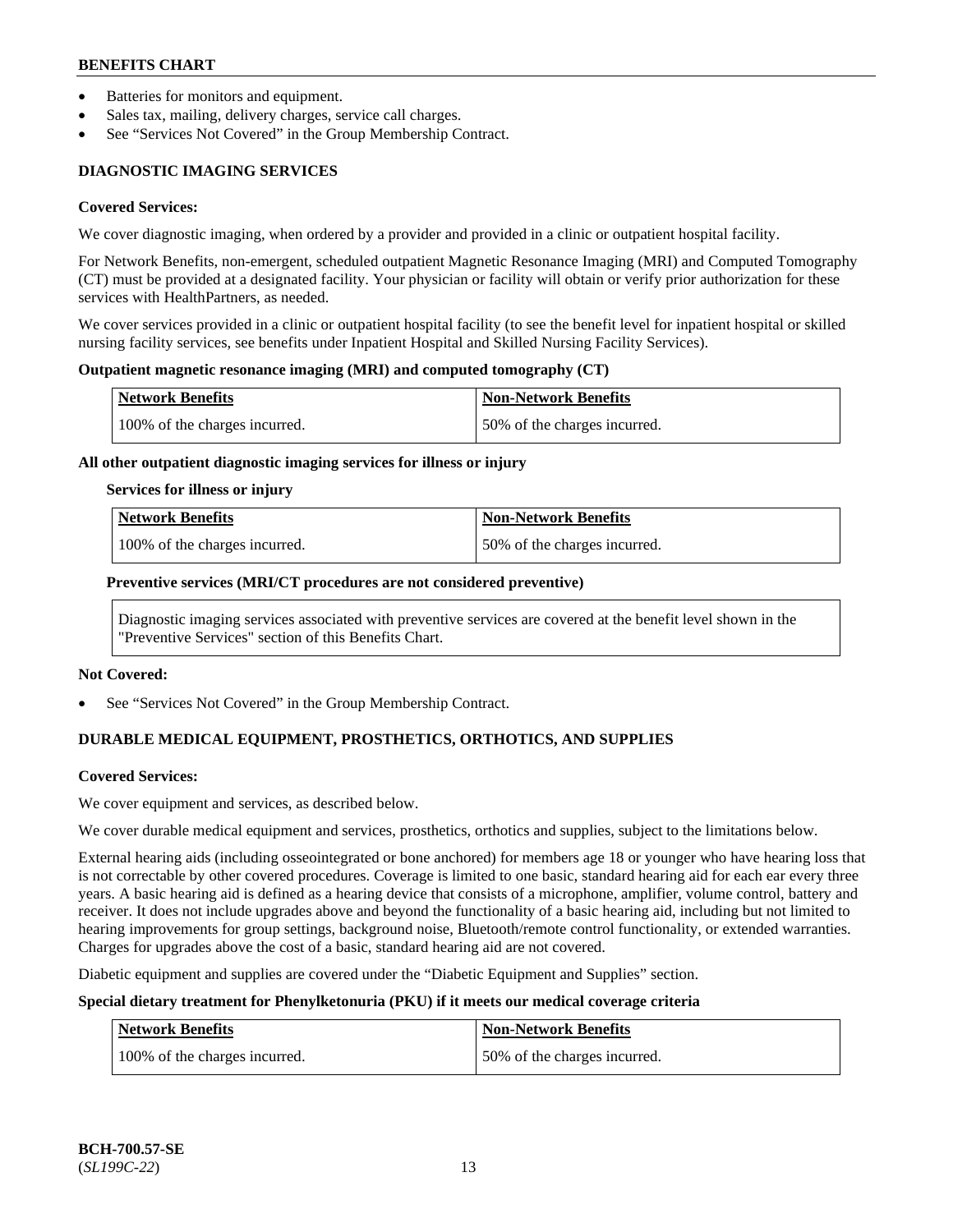### **Oral amino acid based elemental formula if it meets our medical coverage criteria**

| Network Benefits              | <b>Non-Network Benefits</b>  |
|-------------------------------|------------------------------|
| 100% of the charges incurred. | 50% of the charges incurred. |

### **All other durable medical equipment, prosthetics, orthotics and supplies**

| <b>Network Benefits</b>       | <b>Non-Network Benefits</b>  |
|-------------------------------|------------------------------|
| 100% of the charges incurred. | 50% of the charges incurred. |

### **Limitations:**

Coverage of durable medical equipment is limited by the following:

- Payment will not exceed the cost of an alternate piece of equipment or service that is effective and medically necessary.
- Wigs for hair loss resulting from alopecia areata are limited to one per calendar year.
- For prosthetic benefits, other than hair prostheses (i.e., wigs) for hair loss resulting from alopecia areata and oral appliances for cleft lip and cleft palate, payment will not exceed the cost of an alternate piece of equipment or service that is effective, medically necessary and enables members to conduct standard activities of daily living.
- We reserve the right to determine if an item will be approved for rental vs. purchase.
- Durable medical equipment and supplies must be obtained from or repaired by approved vendors.
- Covered services and supplies are based on established medical policies, which are subject to periodic review and modification by the medical or dental directors. Our coverage policy for diabetic supplies includes information on our required models and brands. These medical policies (medical coverage criteria) are available by calling Member Services or logging on to your "*my*HealthPartners" account a[t healthpartners.com.](https://www.healthpartners.com/hp/index.html)

### **Not Covered:**

Items that are not eligible for coverage include, but are not limited to:

- Replacement or repair of any covered items, if the items are (i) damaged or destroyed by misuse, abuse or carelessness, (ii) lost; or (iii) stolen.
- Duplicate or similar items.
- Labor and related charges for repair of any covered items which are more than the cost of replacement by an approved vendor.
- Sales tax, mailing, delivery charges, service call charges.
- Items that are primarily educational in nature or for hygiene, vocation, comfort, convenience or recreation.
- Communication aids or devices: equipment to create, replace or augment communication abilities including, but not limited to, speech processors, receivers, communication boards, or computer or electronic assisted communication.
- Hearing aids (implantable and external, including osseointegrated or bone anchored) and their fitting, except as specifically described in this Benefits Chart. This exclusion does not apply to cochlear implants.
- Eyeglasses, contact lenses and their fitting, measurement and adjustment, except as specifically described in this Benefits Chart.
- Hair prostheses (wigs), except as specifically described in this Benefits Chart.
- Household equipment which primarily has customary uses other than medical, such as, but not limited to, exercise cycles, air purifiers, central or unit air conditioners, water purifiers, non-allergenic pillows, mattresses or waterbeds.
- Household fixtures including, but not limited to, escalators or elevators, ramps, swimming pools and saunas.
- Modifications to the structure of the home including, but not limited to, wiring, plumbing or charges for installation of equipment.
- Vehicle, car or van modifications including, but not limited to, hand brakes, hydraulic lifts and car carrier.
- Rental equipment while owned equipment is being repaired by non-contracted vendors, beyond one month rental of medically necessary equipment.
- Other equipment and supplies, including but not limited to assistive devices, that we determine are not eligible for coverage.
- See "Services Not Covered" in the Group Membership Contract.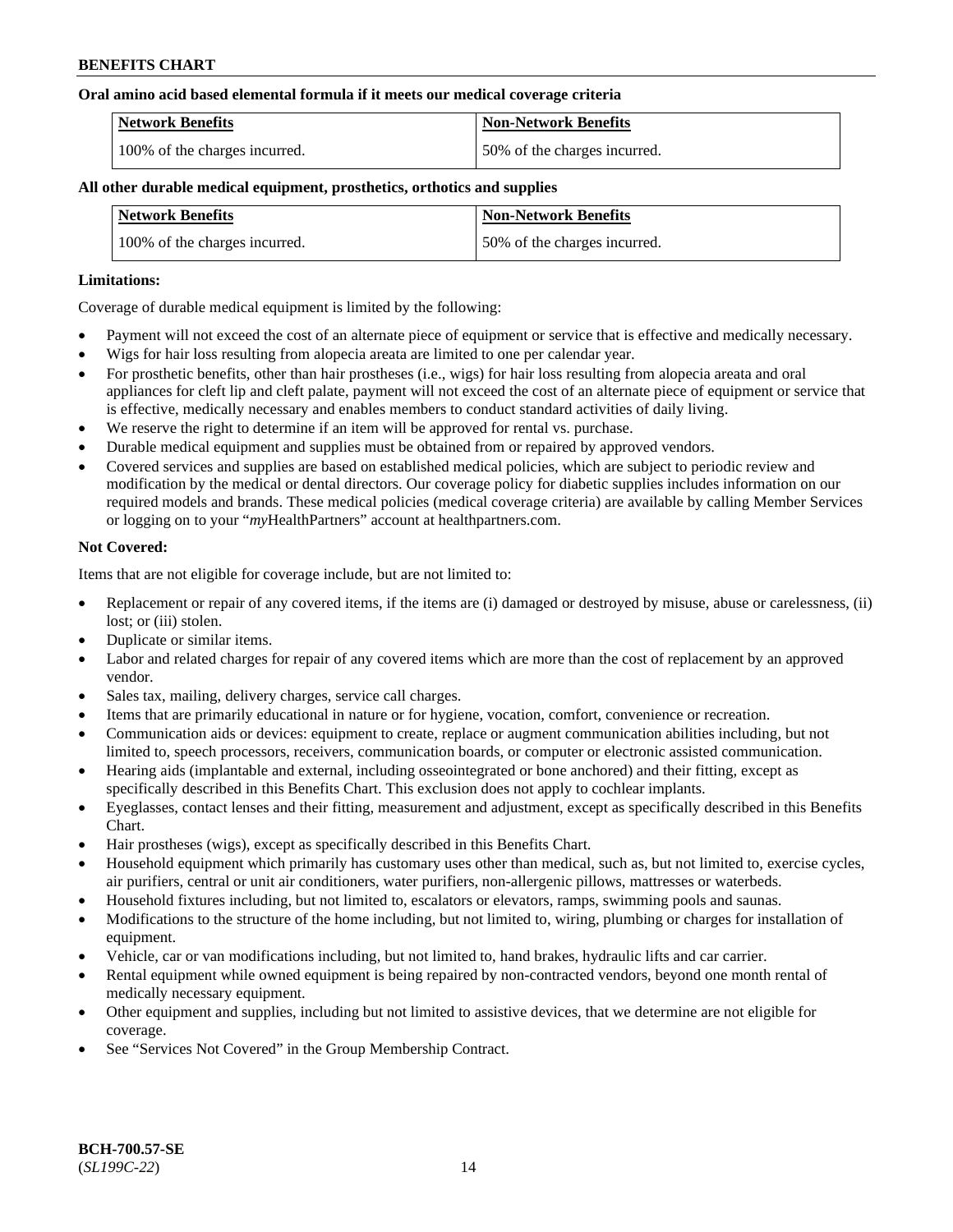# **EMERGENCY AND URGENTLY NEEDED CARE SERVICES**

### **Covered Services:**

We cover services for emergency care and urgently needed care if the services are otherwise eligible for coverage under this Benefits Chart.

**Urgently needed care.** These are services to treat an unforeseen illness or injury, which are required in order to prevent a serious deterioration in your health, and which cannot be delayed until the next available clinic or office hours.

#### **Urgently needed care at clinics**

| <b>Network Benefits</b>       | <b>Non-Network Benefits</b> |
|-------------------------------|-----------------------------|
| 100% of the charges incurred. | See Network Benefits.       |

**Emergency care.** These are services to treat: (1) the sudden, unexpected onset of illness or injury which, if left untreated or unattended until the next available clinic or office hours, would result in hospitalization, or (2) a condition requiring professional health services immediately necessary to preserve life or stabilize health. Emergency care includes emergency services as defined in Division BB, Title I, Section 102 of the Consolidated Appropriations Act of 2021. Emergency care also includes an immediate response service available on a 24-hour, seven-day-a-week basis for each child, or person, having a psychiatric crisis, a mental health crisis, or a mental health emergency.

When reviewing claims for coverage of emergency services, our medical director will take into consideration a reasonable layperson's belief that the circumstances required immediate medical care that could not wait until the next working day or next available clinic appointment. Emergency care also includes an immediate response service available on a 24-hour, sevenday-a-week basis for each child, or person, having a psychiatric crisis, a mental health crisis, or a mental health emergency.

### **Emergency care in a hospital emergency room, including professional services of a physician**

| <b>Network Benefits</b>       | <b>Non-Network Benefits</b> |
|-------------------------------|-----------------------------|
| 100% of the charges incurred. | See Network Benefits.       |

#### **Inpatient emergency care in a hospital**

| <b>Network Benefits</b>       | <b>Non-Network Benefits</b> |
|-------------------------------|-----------------------------|
| 100% of the charges incurred. | See Network Benefits.       |

### **Not Covered:**

See "Services Not Covered" in the Group Membership Contract.

### **GENE THERAPY**

### **Covered Services:**

We cover gene therapy treatment that meets our current medical coverage criteria.

| <b>Network Benefits</b>                                                                                                                                                                                 | <b>Non-Network Benefits</b> |
|---------------------------------------------------------------------------------------------------------------------------------------------------------------------------------------------------------|-----------------------------|
| Coverage level is same as corresponding Network<br>Benefit, depending on type of service provided, such as<br>Office Visits for Illness or Injury, Inpatient or<br><b>Outpatient Hospital Services.</b> | No Coverage.                |

#### **Limitations:**

- Gene therapy must be provided by a designated provider.
- Specific types of gene therapy are limited to therapies and conditions specified in our medical coverage criteria.

### **Not Covered:**

See "Services Not Covered" in the Group Membership Contract.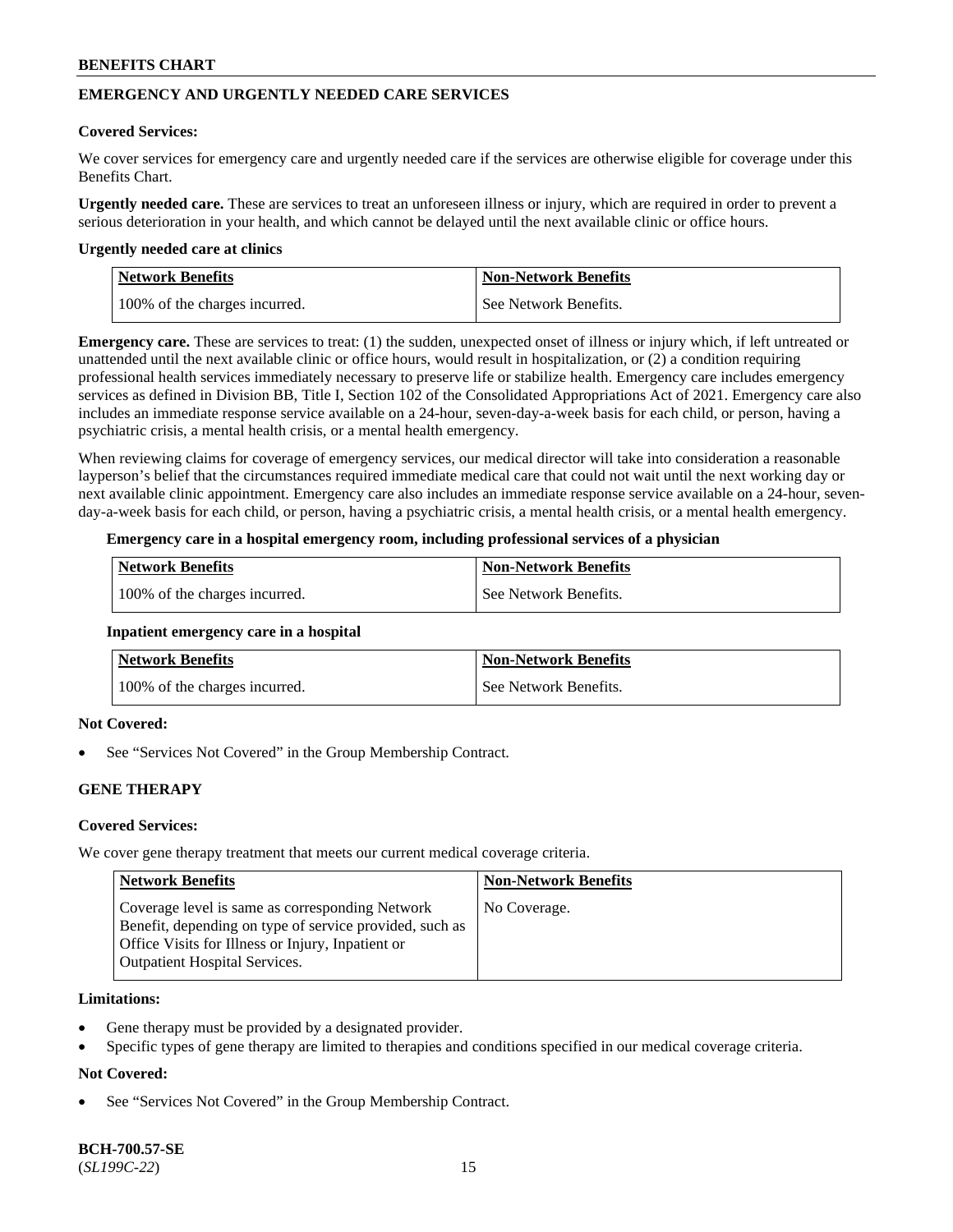# **HEALTH EDUCATION**

# **Covered Services:**

We cover education for preventive services and education for the management of chronic health problems (such as diabetes).

| <b>Network Benefits</b>                                     | <b>Non-Network Benefits</b>  |
|-------------------------------------------------------------|------------------------------|
| 100% of the charges incurred.<br>Deductible does not apply. | 50% of the charges incurred. |

### **Not Covered:**

See "Services Not Covered" in the Group Membership Contract.

# **HOME-BASED COMPREHENSIVE HEALTH RISK ASSESSMENT**

### **Covered Services:**

If you meet our criteria for coverage, you may qualify for our home-based comprehensive health risk assessment program. The program covers a health assessment with a designated nurse practitioner.

| Network Benefits                                            | <b>Non-Network Benefits</b> |
|-------------------------------------------------------------|-----------------------------|
| 100% of the charges incurred.<br>Deductible does not apply. | No Coverage.                |

# **Not Covered:**

See "Services Not Covered" in the Group Membership Contract.

# **HOME HEALTH SERVICES**

### **Covered Services:**

We cover skilled nursing services, physical therapy, occupational therapy, speech therapy, respiratory therapy and other therapeutic services, non-routine prenatal and postnatal services, routine postnatal well child visits (as described in the Medical Coverage Criteria), phototherapy services for newborns, home health aide services and other eligible home health services when provided in your home, if you are homebound (i.e., unable to leave home without considerable effort due to a medical condition. Lack of transportation does not constitute homebound status). For phototherapy services for newborns and high risk pre-natal services, supplies and equipment are included.

We cover total parenteral nutrition/intravenous ("TPN/IV") therapy, equipment, supplies and drugs in connection with IV therapy. IV line care kits are covered under Durable Medical Equipment.

You do not need to be homebound to receive total parenteral nutrition/intravenous ("TPN/IV") therapy.

We cover palliative care benefits. Palliative care includes symptom management, education and establishing goals of care. We waive the requirement that you be homebound for a limited number of home visits for palliative care (as shown in the Benefits Chart), if you have a life-threatening, non-curable condition which has a prognosis of survival of two years or less. Additional palliative care visits are eligible under the home health services benefit if you are homebound and meet all other requirements defined in this section.

Home health services are eligible and covered only when:

- medically necessary; and
- provided as rehabilitative care, terminal care or maternity care; and
- ordered by a physician, and included in the written home care plan.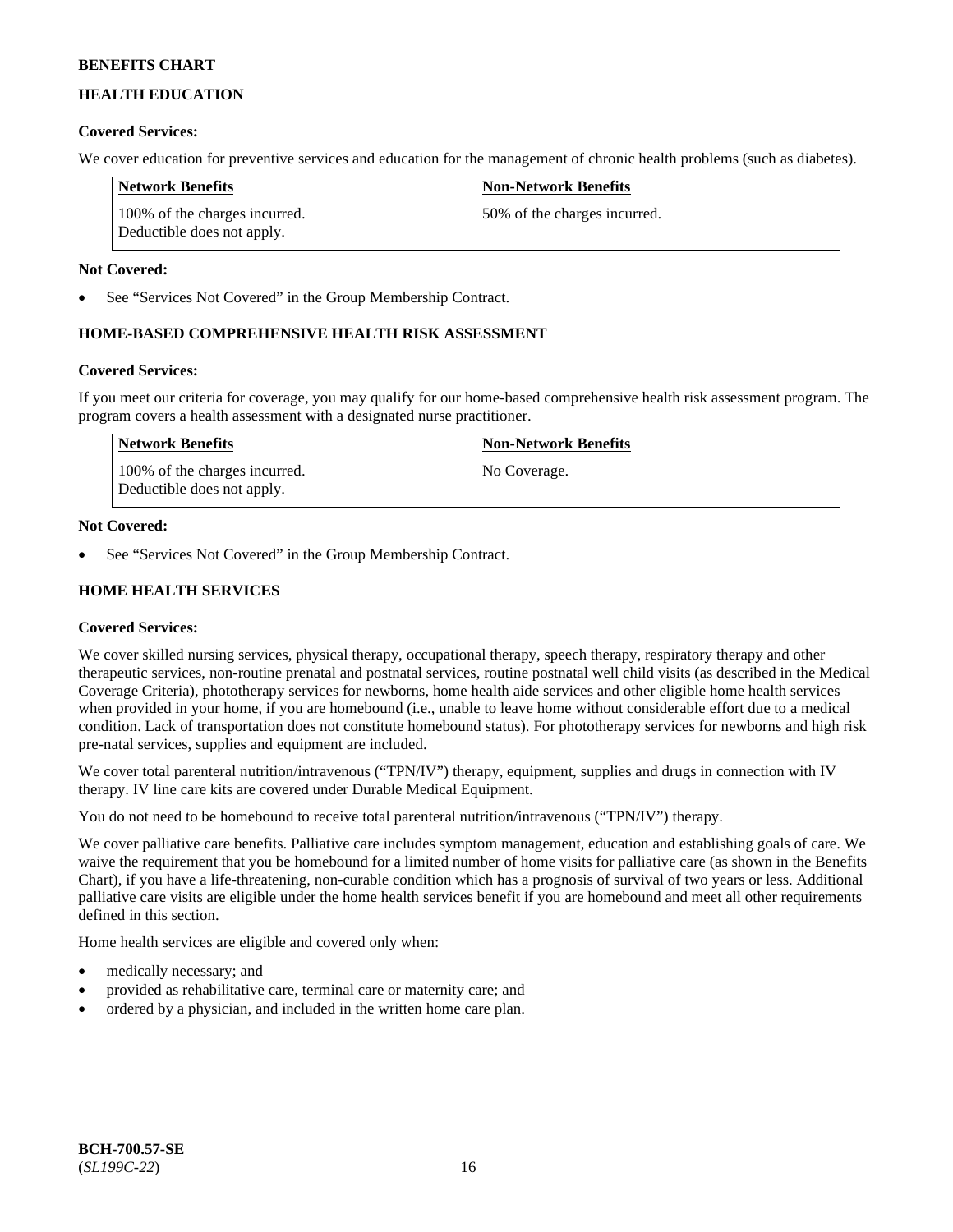**Physical therapy, occupational therapy, speech therapy, respiratory therapy, home health aide services and palliative care**

| <b>Network Benefits</b>       | <b>Non-Network Benefits</b>  |
|-------------------------------|------------------------------|
| 100% of the charges incurred. | 50% of the charges incurred. |

### **TPN/IV therapy, skilled nursing services, non-routine prenatal/postnatal services, and phototherapy**

| Network Benefits              | <b>Non-Network Benefits</b>  |
|-------------------------------|------------------------------|
| 100% of the charges incurred. | 50% of the charges incurred. |

Each 24-hour visit (or shifts of up to 24-hour visits) equals one visit and counts toward the Maximum visits for all other services shown below. Any visit that lasts less than 24 hours, regardless of the length of the visit, will count as one visit toward the Maximum visits for all other services shown below. All visits must be medically necessary and benefit eligible.

### **Routine postnatal well child visits**

| <b>Network Benefits</b>                                     | <b>Non-Network Benefits</b>  |
|-------------------------------------------------------------|------------------------------|
| 100% of the charges incurred.<br>Deductible does not apply. | 50% of the charges incurred. |

### **Maximum visits for palliative care**

If you are eligible to receive palliative care in the home and you are not homebound, there is a maximum of 12 visits per calendar year.

### **Maximum visits for all other services**

| <b>Network Benefits</b>       | <b>Non-Network Benefits</b>  |
|-------------------------------|------------------------------|
| 120 visits per calendar year. | 60 visits per calendar year. |

Each visit provided under the Network Benefits and Non-Network Benefits counts toward the maximums shown under all Maximum visits sections. The routine postnatal well child visit does not count toward the visit limit.

### **Limitations:**

- Home health services are not provided as a substitute for a primary caregiver in the home or as relief (respite) for a primary caregiver in the home. We will not reimburse family members or residents in your home for the above services.
- A service shall not be considered a skilled nursing service merely because it is performed by, or under the direct supervision of, a licensed nurse. Where a service (such as tracheotomy suctioning or ventilator monitoring) or like services, can be safely and effectively performed by a non-medical person (or self-administered), without the direct supervision of a licensed nurse, the service shall not be regarded as a skilled nursing service, whether or not a skilled nurse actually provides the service. The unavailability of a competent person to provide a non-skilled service shall not make it a skilled service when a skilled nurse provides it. Only the skilled nursing component of so-called "blended" services (i.e. services which include skilled and non-skilled components) are covered under this Benefits Chart.

#### **Not Covered:**

- Financial or legal counseling services.
- Housekeeping or meal services in your home.
- Private duty nursing services. This exclusion does not apply if covered person is also covered under Medical Assistance under 256B.0625, subdivision 7, with the exception of section 256B.0654 subdivision 4.
- Services provided by a family member or enrollee, or a resident in the enrollee's home.
- Vocational rehabilitation and recreational or educational therapy. Recreation therapy is therapy provided solely for the purpose of recreation, including but not limited to: (a) requests for physical therapy or occupational therapy to improve athletic ability, and (b) braces or guards to prevent sports injuries.
- See "Services Not Covered" in the Group Membership Contract.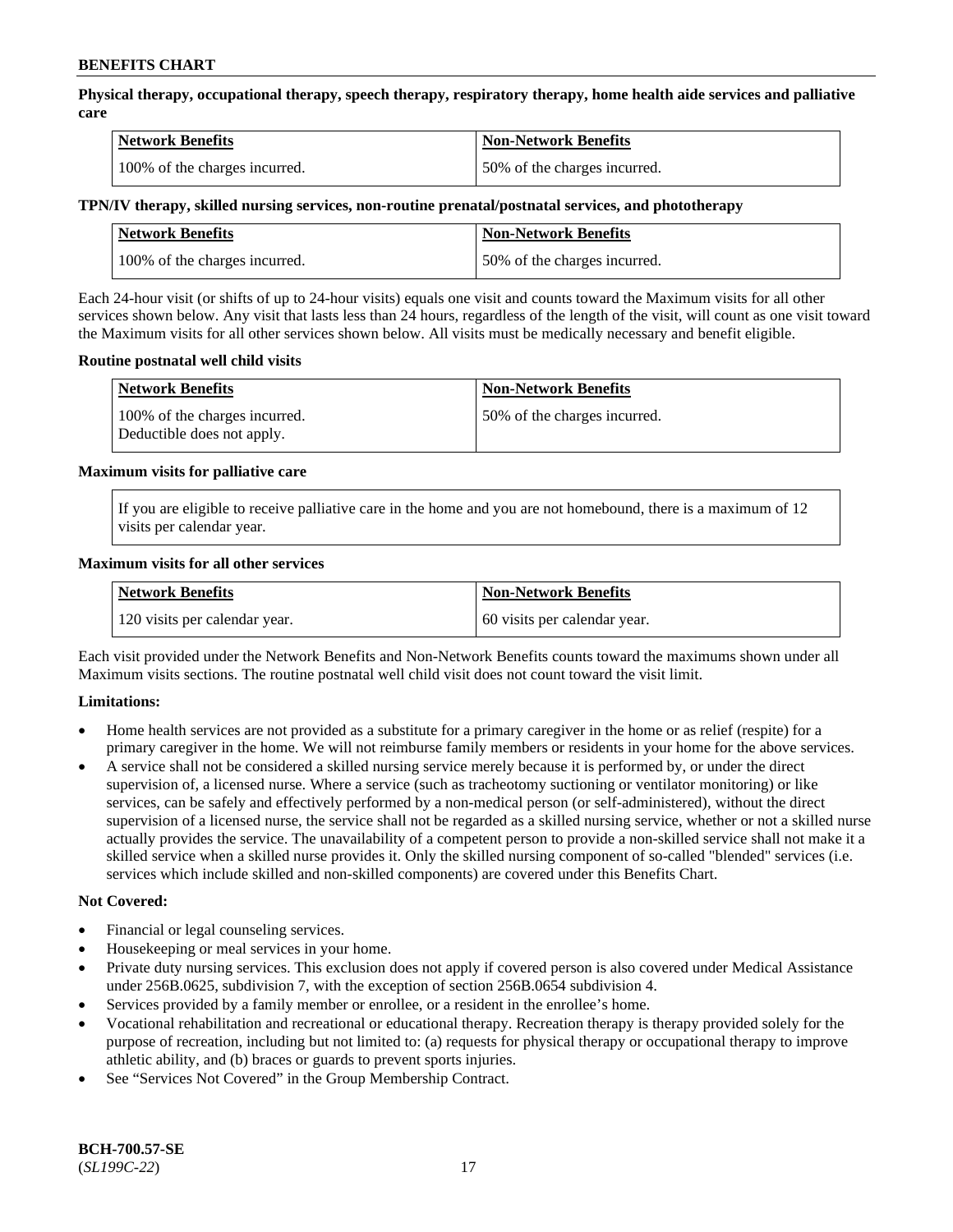# **HOME HOSPICE SERVICES**

### **Applicable Definitions:**

**Part-time.** This is up to two hours of service per day, more than two hours is considered continuous care.

**Continuous Care.** This is from two to twelve hours of service per day provided by a registered nurse, licensed practical nurse, or home health aide, during a period of crisis in order to maintain a terminally ill patient at home.

**Appropriate Facility.** This is a nursing home, hospice residence, or other inpatient facility.

**Custodial Care Related to Hospice Services.** This means providing assistance in the activities of daily living and the care needed by a terminally ill patient which can be provided by primary caregiver (i.e., family member or friend) who is responsible for the patient's home care.

### **Covered Services:**

**Home Hospice Program.** We cover the services described below if you are terminally ill and accepted as a home hospice program participant. You must meet the eligibility requirements of the program, and elect to receive services through the home hospice program. The services will be provided in your home, with inpatient care available when medically necessary as described below. If you elect to receive hospice services, you do so in lieu of curative treatment for your terminal illness for the period you are enrolled in the home hospice program.

**Eligibility:** In order to be eligible to be enrolled in the home hospice program, you must: (1) be a terminally ill patient (prognosis of six months or less); (2) have chosen a palliative treatment focus (i.e., emphasizing comfort and supportive services rather than treatment attempting to cure the disease or condition); and (3) continue to meet the terminally ill prognosis as reviewed by our medical director or his or her designee over the course of care. You may withdraw from the home hospice program at any time.

**Eligible Services:** Hospice services include the following services provided in accordance with an approved hospice treatment plan.

- Home Health Services:
	- o Part-time care provided in your home by an interdisciplinary hospice team (which may include a physician, nurse, social worker, and spiritual counselor) and medically necessary home health services are covered.
	- o One or more periods of continuous care in your home or in a setting which provides day care for pain or symptom management, when medically necessary, will be covered.
- Inpatient Services: We cover medically necessary inpatient services.
- Other Services:
	- o Respite care is covered for care in your home or in an appropriate facility, to give your primary caregivers (i.e., family members or friends) rest and/or relief when necessary in order to maintain a terminally ill patient at home.
	- o Medically necessary medications for pain and symptom management.
	- o Semi-electric hospital beds and other durable medical equipment are covered.
	- o Emergency and non-emergency care is covered.

| <b>Network Benefits</b>       | <b>Non-Network Benefits</b>  |
|-------------------------------|------------------------------|
| 100% of the charges incurred. | 50% of the charges incurred. |

Respite care is limited to 5 days per episode, and respite care and continuous care combined are limited to 30 days.

### **Not Covered:**

- Financial or legal counseling services.
- Housekeeping or meal services in your home.
- Custodial or maintenance care related to hospice services, whether provided in the home or in a nursing home.
- Any service not specifically described as covered services under this home hospice services benefits.
- Any services provided by members of your family or residents in your home.
- See "Services Not Covered" in the Group Membership Contract.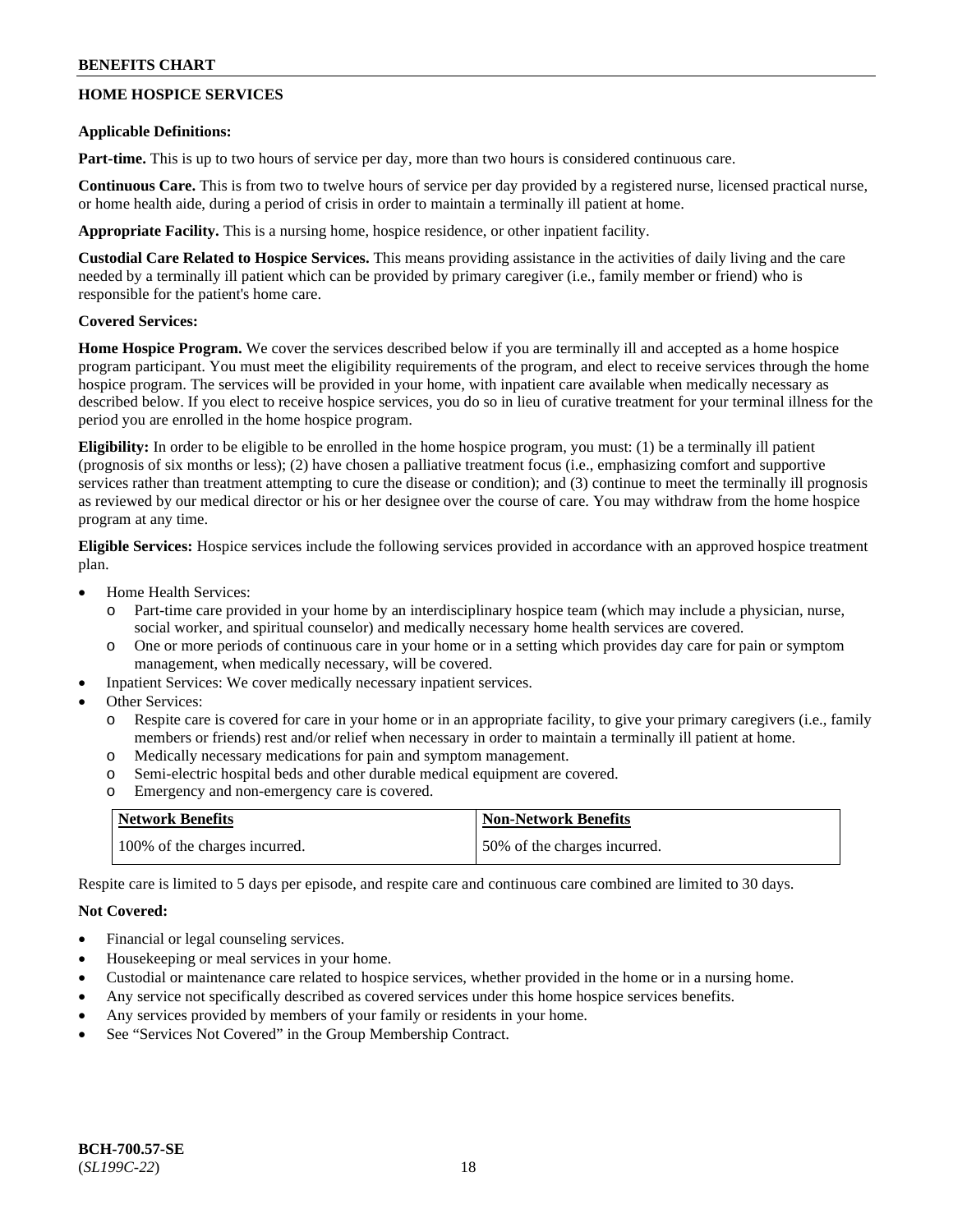# **HOSPITAL AND SKILLED NURSING FACILITY SERVICES**

### **Covered Services:**

We cover services as described below.

### **Medical or surgical hospital services**

**Inpatient hospital services:** We cover the following medical or surgical services, for the treatment of acute illness or injury, which require the level of care only provided in an acute care facility. These services must be authorized by a physician.

Inpatient hospital services include: room and board; the use of operating or maternity delivery rooms; intensive care facilities; newborn nursery facilities; general nursing care, anesthesia, laboratory and diagnostic imaging services, radiation therapy, physical therapy, prescription drugs or other medications administered during treatment, blood and blood products (unless replaced), and blood derivatives, and other diagnostic or treatment related hospital services; physician and other professional medical and surgical services provided while in the hospital, including gender confirmation surgery that meets medical coverage criteria.

We cover up to 120 hours of services provided by a private duty nurse or personal care assistant who has provided home care services to a ventilator-dependent patient, solely for the purpose of assuring adequate training of the hospital staff to communicate with that patient.

Services for items for personal convenience, such as television rental, are not covered.

We cover, following a vaginal delivery, a minimum of 48 hours of inpatient care for the mother and newborn child. We cover, following a caesarean section delivery, a minimum of 96 hours of inpatient care for the mother and newborn child. If the duration of inpatient care is less than these minimums, we also cover a minimum of one home visit by a registered nurse for post-delivery care, within four days of discharge of the mother and newborn child. Services provided by the registered nurse include, but are not limited to, parent education, assistance and training in breast and bottle feeding, and conducting any necessary and appropriate clinical tests. We shall not provide any compensation or other non-medical remuneration to encourage a mother and newborn to leave inpatient care before the duration minimums specified.

Group health plans and health insurance issuers generally may not, under Federal law, restrict benefits for any hospital length of stay in connection with childbirth for the mother of newborn child to less than 48 hours following a vaginal delivery, or less than 96 hours following a caesarean section. However, Federal law generally does not prohibit the mother's or newborn's attending provider, after consulting with the mother, from discharging the mother or her newborn earlier than 48 hours (or 96 hours as applicable). In any case plans and issuers may not, under Federal law, require that a provider obtain authorization from the plan or the insurance issuer for prescribing a length of stay not in excess of 48 hours (or 96 hours).

| <b>Network Benefits</b>       | <b>Non-Network Benefits</b>  |
|-------------------------------|------------------------------|
| 100% of the charges incurred. | 50% of the charges incurred. |

Each member's admission or confinement, including that of a newborn child, is separate and distinct from the admission or confinement of any other member.

**Outpatient hospital, ambulatory care or surgical facility services:** We cover the following medical and surgical services, for diagnosis or treatment of illness or injury on an outpatient basis. These services must be authorized by a physician.

Outpatient services include: use of operating rooms, maternity delivery rooms or other outpatient departments, rooms or facilities; and the following outpatient services: general nursing care, anesthesia, laboratory and diagnostic imaging services, radiation therapy, physical therapy, drugs administered during treatment, blood and blood products (unless replaced), and blood derivatives, and other diagnostic or treatment related outpatient services; physician and other professional medical and surgical services provided while an outpatient, including gender confirmation surgery that meets medical coverage criteria.

For Network Benefits, non-emergent, scheduled outpatient Magnetic Resonance Imaging (MRI) and Computed Tomography (CT) must be provided at a designated facility. Your physician and facility will obtain or verify authorization for these services with HealthPartners, as needed.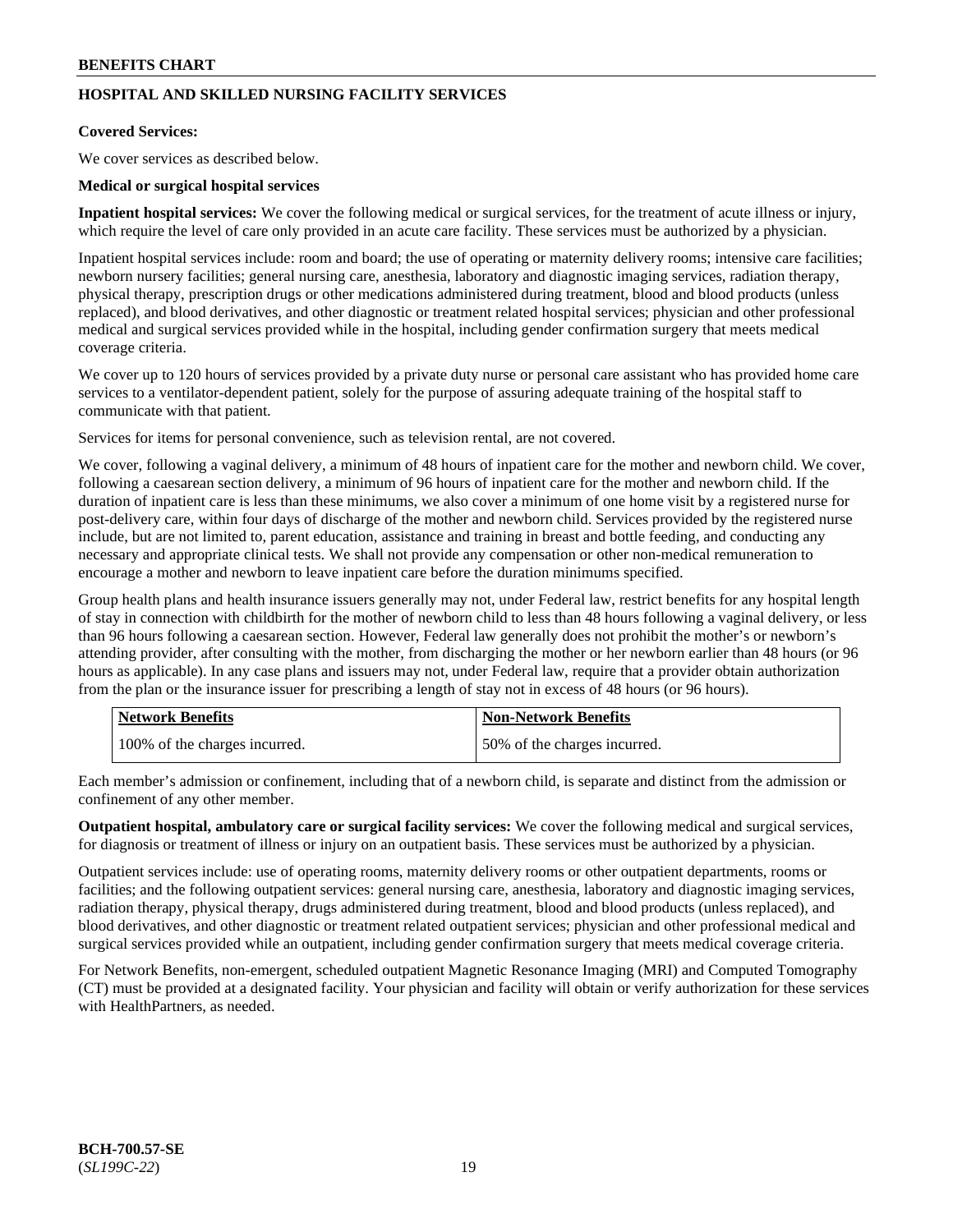To see the benefit level for diagnostic imaging services, laboratory services and physical therapy, see benefits under Diagnostic Imaging Services, Laboratory Services and Physical Therapy in this Benefits Chart.

| <b>Network Benefits</b>       | Non-Network Benefits         |
|-------------------------------|------------------------------|
| 100% of the charges incurred. | 50% of the charges incurred. |

### **Skilled nursing facility care**

We cover room and board, daily skilled nursing and related ancillary services for post-acute treatment and rehabilitative care of illness or injury that meets medical coverage criteria.

| Network Benefits                              | <b>Non-Network Benefits</b>                   |
|-----------------------------------------------|-----------------------------------------------|
| 100% of the charges incurred.                 | 150% of the charges incurred.                 |
| Limited to 120 day maximum per calendar year. | Limited to 120 day maximum per calendar year. |

Each day of services provided under the Network Benefits and Non-Network Benefits combined, counts toward the maximums shown above.

### **Not Covered:**

- Services for items for personal convenience, such as television rental.
- See "Services Not Covered" in the Group Membership Contract.

# **INFERTILITY DIAGNOSIS**

### **Covered Services:**

We cover the diagnosis of infertility. These services include diagnostic procedures and tests provided in connection with an infertility evaluation, office visits and consultations to diagnose infertility.

| <b>Network Benefits</b>       | <b>Non-Network Benefits</b> |
|-------------------------------|-----------------------------|
| 100% of the charges incurred. | See Network Benefits.       |

Coverage is limited to office visits and consultations to diagnose infertility. Treatment is not covered.

### **Not Covered:**

- Infertility/fertility treatment, including but not limited to, office visits, laboratory services and diagnostic imaging services and fertility drugs; reversal of sterilization; and sperm, ova or embryo acquisition, retrieval or storage; however, we do cover office visits and consultations to diagnose infertility.
- Services related to the establishment of surrogate pregnancy and fees for a surrogate. However, pregnancy and maternity services are covered for a member under this Benefits Chart, including a surrogate pregnancy.
- See "Services Not Covered" in the Group Membership Contract.

### **LABORATORY SERVICES**

#### **Covered Services:**

We cover laboratory tests when ordered by a provider and provided in a clinic or outpatient hospital facility.

To see the benefit level for inpatient hospital or skilled nursing facility services, see benefits under Inpatient Hospital and Skilled Nursing Facility Services in this Benefits Chart.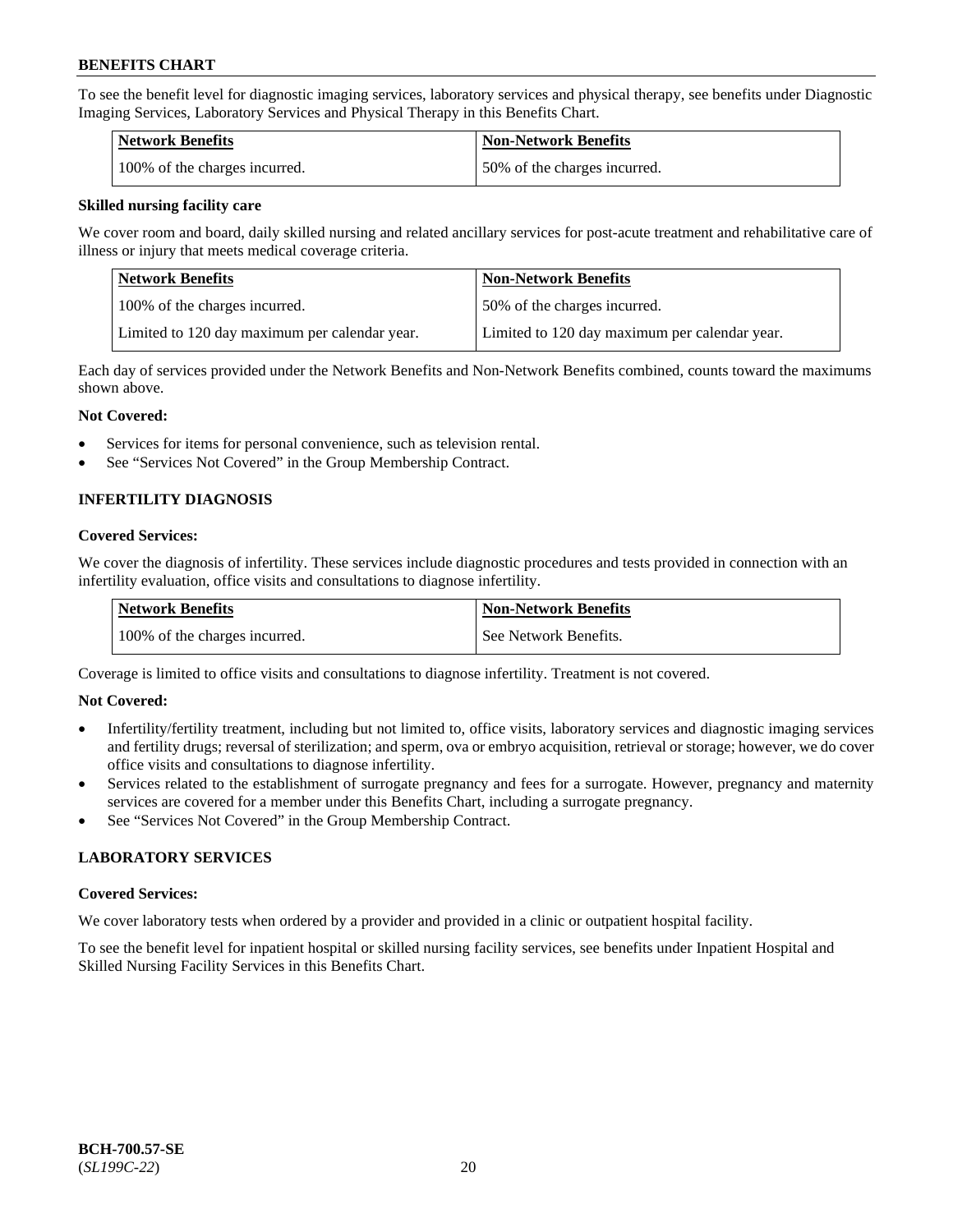**Prostate-specific antigen (PSA) testing.** We cover prostate cancer screening for men 40 years of age or over who are symptomatic or in a high-risk category and for all men 50 years of age or older.

| <b>Network Benefits</b>       | <b>Non-Network Benefits</b>  |
|-------------------------------|------------------------------|
| 100% of the charges incurred. | 50% of the charges incurred. |

#### **All other laboratory services**

#### **Services for illness or injury**

| Network Benefits              | <b>Non-Network Benefits</b>  |
|-------------------------------|------------------------------|
| 100% of the charges incurred. | 50% of the charges incurred. |

### **Preventive services**

Laboratory services associated with preventive services are covered at the benefit level shown in the "Preventive Services" section of this Benefits Chart.

#### **Not Covered:**

• See "Services Not Covered" in the Group Membership Contract.

### **LYME DISEASE SERVICES**

### **Covered Services:**

We cover services for the treatment of Lyme disease.

| <b>Network Benefits</b>                                | <b>Non-Network Benefits</b>                                  |
|--------------------------------------------------------|--------------------------------------------------------------|
| Coverage level is same as corresponding Network        | Coverage level is same as corresponding Non-Network          |
| Benefit, depending on type of service provided such as | Benefit, depending on type of service provided, such as      |
| Office Visits for Illness or Injury, Inpatient or      | Office Visits for Illness or Injury, Inpatient or Outpatient |
| <b>Outpatient Hospital Services.</b>                   | Hospital Services.                                           |

### **Not Covered:**

• See "Services Not Covered" in the Group Membership Contract.

# **MASTECTOMY RECONSTRUCTION BENEFIT**

#### **Covered Services:**

We cover reconstruction of the breast on which the mastectomy has been performed; surgery and reconstruction of the other breast to produce symmetrical appearance, and prostheses and physical complications of all stages of mastectomy, including lymphedemas.

| <b>Network Benefits</b>                                 | <b>Non-Network Benefits</b>                             |
|---------------------------------------------------------|---------------------------------------------------------|
| Coverage level is same as corresponding Network         | Coverage level is same as corresponding Non-Network     |
| Benefit, depending on type of service provided, such as | Benefit, depending on type of service provided, such as |
| Office Visits for Illness or Injury, Inpatient or       | Office Visits for Illness or Injury, Inpatient or       |
| <b>Outpatient Hospital Services.</b>                    | Outpatient Hospital Services.                           |

### **Not Covered:**

• See "Services Not Covered" in the Group Membership Contract.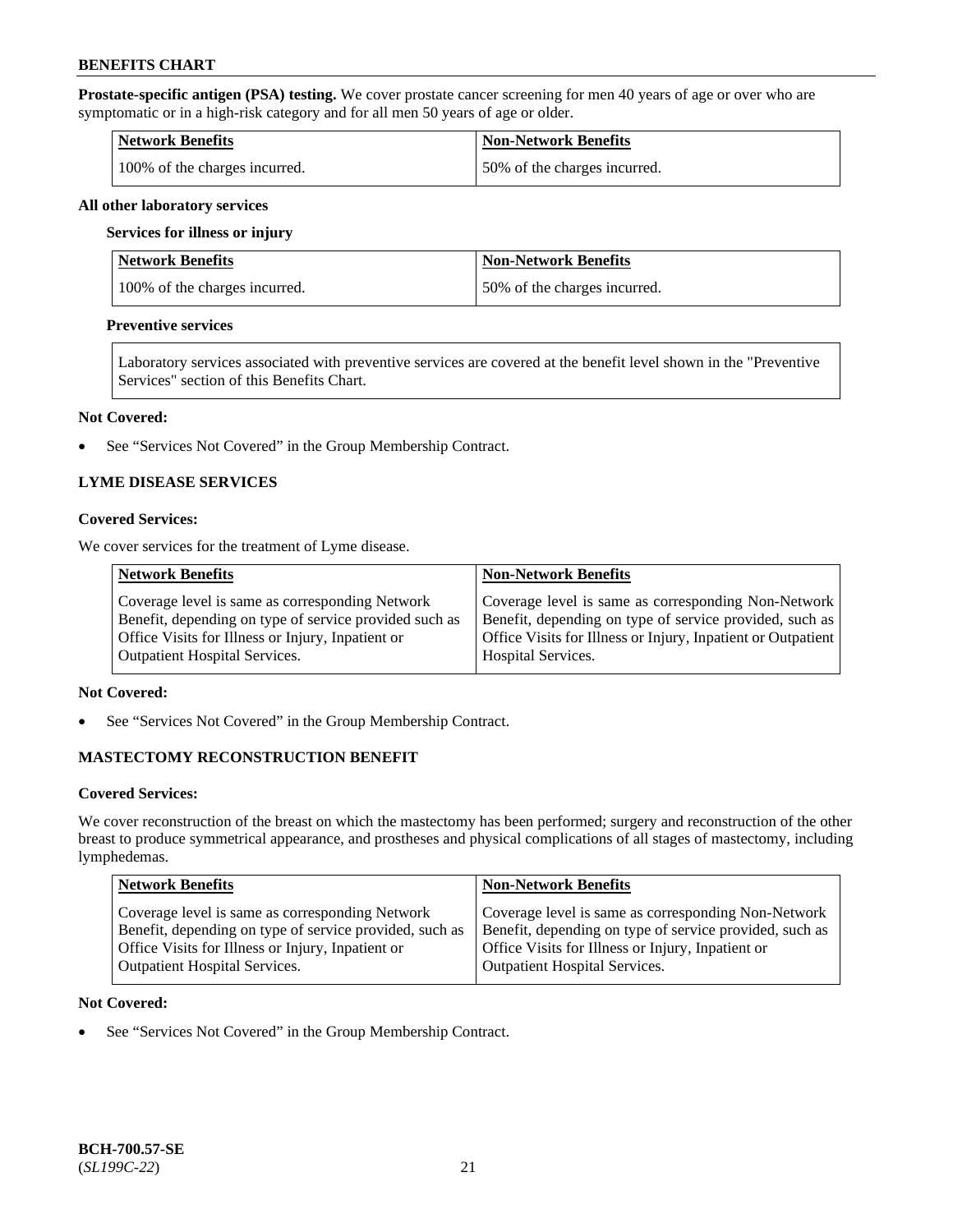# **MEDICATION THERAPY DISEASE MANAGEMENT PROGRAM**

### **Covered Services:**

If you meet our criteria for coverage, you may qualify for our Medication Therapy Disease Management Program.

The program covers consultations with a designated pharmacist.

Covered services are based on established medical policies, which are subject to periodic review and modification by the medical directors. These medical policies (medical coverage criteria) are available online at [healthpartners.com](https://www.healthpartners.com/hp/index.html) or by calling Member Services.

| Network Benefits                                            | <b>Non-Network Benefits</b> |
|-------------------------------------------------------------|-----------------------------|
| 100% of the charges incurred.<br>Deductible does not apply. | No Coverage.                |

### **Not Covered:**

See "Services Not Covered" in the Group Membership Contract.

# **OFFICE VISITS FOR ILLNESS OR INJURY**

### **Covered Services:**

We cover the following when medically necessary: professional medical and surgical services and related supplies, including biofeedback, of physicians and other health care providers; blood and blood products (unless replaced) and blood derivatives.

We cover diagnosis and treatment of illness or injury to the eyes. Where contact or eyeglass lenses are prescribed as medically necessary for the post-operative treatment of cataracts or for the treatment of aphakia, acute or chronic corneal pathology, or keratoconous, we cover the initial evaluation, lenses and fitting. Members must pay for lens replacement beyond the initial pair.

We also provide coverage for the initial physical evaluation of a child if it is ordered by a Minnesota juvenile court.

Services received via video, e-visit or telephone are covered under the "Telehealth/Telemedicine Services" section.

#### **Office Visits**

| <b>Network Benefits</b>       | <b>Non-Network Benefits</b>  |
|-------------------------------|------------------------------|
| 100% of the charges incurred. | 50% of the charges incurred. |

### **Convenience clinics**

| <b>Network Benefits</b>       | <b>Non-Network Benefits</b>  |
|-------------------------------|------------------------------|
| 100% of the charges incurred. | 50% of the charges incurred. |

#### **Injections administered in a physician's office, other than immunizations**

### **Allergy injections**

| Network Benefits              | <b>Non-Network Benefits</b>  |
|-------------------------------|------------------------------|
| 100% of the charges incurred. | 50% of the charges incurred. |

#### **All other injections**

| Network Benefits              | <b>Non-Network Benefits</b>  |
|-------------------------------|------------------------------|
| 100% of the charges incurred. | 50% of the charges incurred. |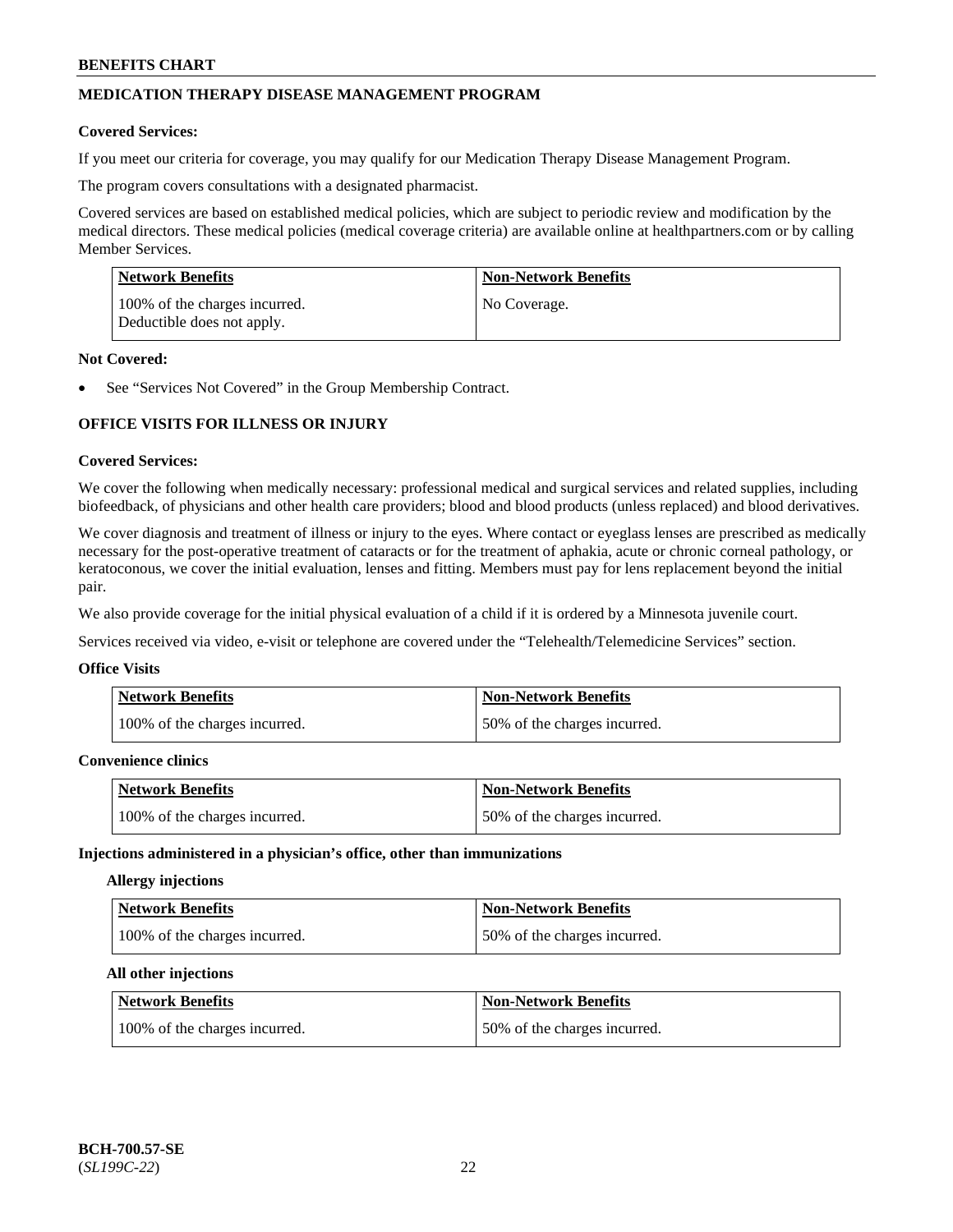### **Not Covered:**

- Court ordered treatment, except as described in this Benefits Chart under "Mental Health Services" and "Office Visits for Illness or Injury" or as otherwise required by law.
- See "Services Not Covered" in the Group Membership Contract.

### **PEDIATRIC AUTOIMMUNE NEUROPSYCHIATRIC DISORDERS ASSOCIATED WITH STREPTOCOCCAL INFECTIONS (PANDAS) AND PEDIATRIC ACUTE-ONSET NEUROPSYCHIATRIC SYNDROME (PANS) TREATMENT**

### **Definitions:**

**Pediatric acute-onset neuropsychiatric syndrome.** This means a class of acute-onset obsessive compulsive or tic disorders or other behavioral changes presenting in children and adolescents that are not otherwise explained by another known neurologic or medical disorder.

**Pediatric autoimmune neuropsychiatric disorders associated with streptococcal infections.** This means a condition in which a streptococcal infection in a child or adolescent causes the abrupt onset of clinically significant obsessions, compulsions, tics, or other neuropsychiatric symptoms or behavioral changes, or a relapsing and remitting course of symptom severity.

### **Covered Services:**

We cover treatment for pediatric autoimmune neuropsychiatric disorders associated with streptococcal infections (PANDAS) and for treatment for pediatric acute-onset neuropsychiatric syndrome (PANS). Treatments that must be covered under this section must be recommended by the member's licensed health care professional and include but are not limited to antibiotics, medication and behavioral therapies to manage neuropsychiatric symptoms, plasma exchange, and immunoglobulin.

| <b>Network Benefits</b>                                 | <b>Non-Network Benefits</b>                             |
|---------------------------------------------------------|---------------------------------------------------------|
| Coverage level is same as corresponding Network         | Coverage level is same as corresponding Non-Network     |
| Benefit, depending on type of service provided, such as | Benefit, depending on type of service provided, such as |
| Office Visits for Illness or Injury, Inpatient or       | Office Visits for Illness or Injury, Inpatient or       |
| <b>Outpatient Hospital Services.</b>                    | <b>Outpatient Hospital Services.</b>                    |

### **Not Covered:**

See "Services Not Covered" in the Group Membership Contract.

# **PEDIATRIC EYEWEAR**

#### **Covered Services:**

We cover pediatric eyewear for children.

Routine eye exams are covered under the "Preventive Services" section.

| <b>Network Benefits</b>       | Non-Network Benefits |
|-------------------------------|----------------------|
| 100% of the charges incurred. | No Coverage.         |

### **Limitations:**

- Coverage under this provision will continue until the end of the month in which the child turns age 19.
- Limited to one of the following per calendar year:
	- o one pair of eyeglasses including one set of prescription lenses, frames from our designated eyewear collection, and antiscratch coating; or
		- o one pair of non-disposable contact lenses; or
	- o a one-year supply of disposable contact lenses
- Contact lens fittings are limited to two per calendar year.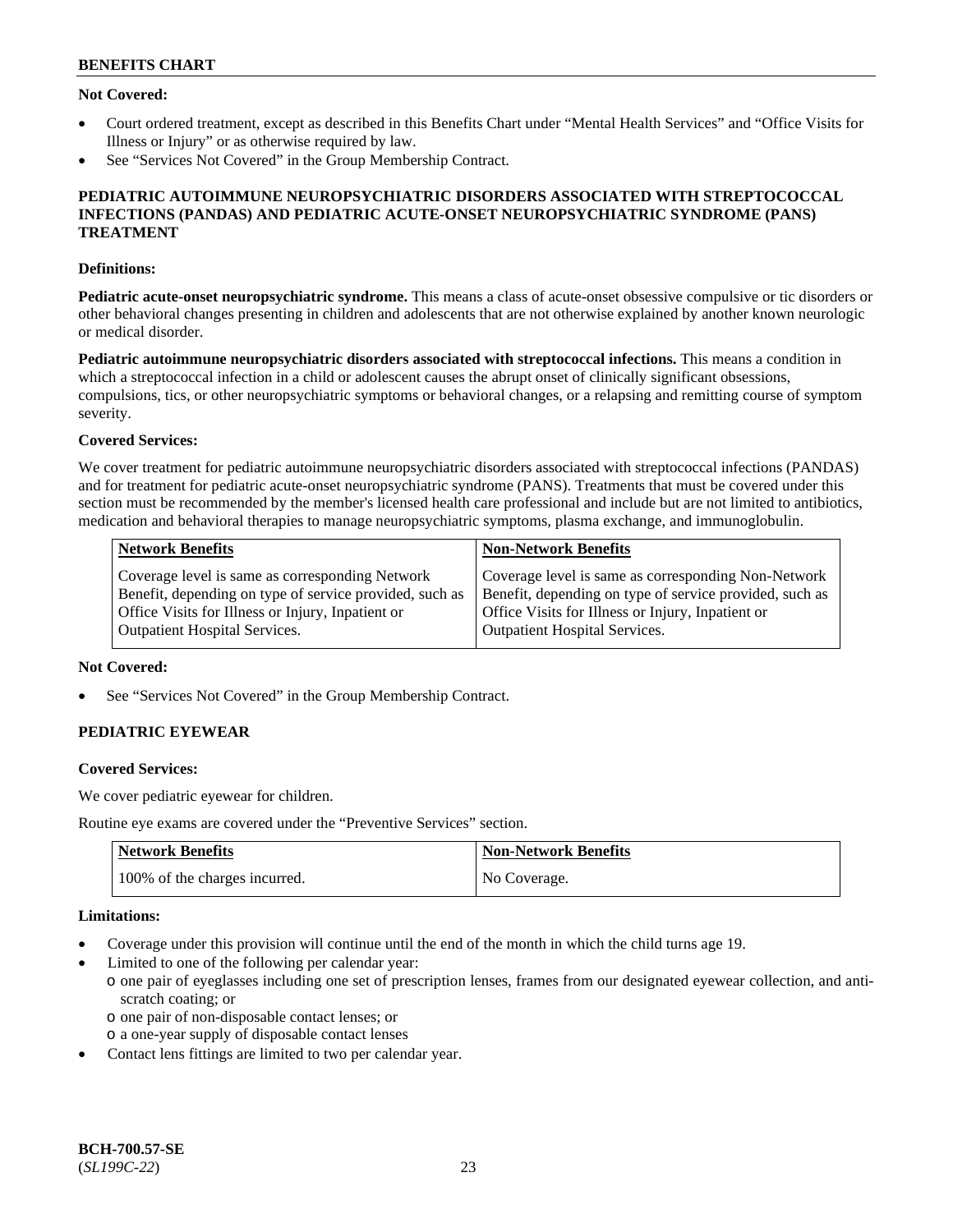# **Not Covered:**

- Frames that are not included in our designated eyewear collection. However, one pair of lenses will be covered if a member chooses frames outside the designated eyewear collection.
- More than one pair of lenses or frames or non-disposable contacts per calendar year, regardless of the reason. This includes replacement of eyeglasses or contact lenses due to loss, breakage, theft, or change in prescription.
- Safety glasses or goggles for sports or vocational reasons.
- Upgrades including, but not limited to, UV protection and no-line multifocal lenses.
- See "Services Not Covered" in the Group Membership Contract.

# **PHYSICAL THERAPY, OCCUPATIONAL THERAPY AND SPEECH THERAPY**

### **Covered Services:**

We cover the following physical therapy, occupational therapy and speech therapy services:

- rehabilitative care to correct the effects of illness or injury;
- habilitative care rendered for congenital, developmental or medical conditions which have significantly limited the successful initiation of normal speech and normal motor development.

Massage therapy which is performed in conjunction with other treatment/modalities by a physical occupational therapist, is part of a prescribed treatment plan and is not billed separately is covered.

We cover services provided in a clinic. We also cover physical therapy provided in an outpatient hospital facility. To see the benefit level for inpatient hospital or skilled nursing facility services, see benefits under Inpatient Hospital and Skilled Nursing Facility Services.

### **Rehabilitative care**

| <b>Network Benefits</b>       | <b>Non-Network Benefits</b>                                                               |
|-------------------------------|-------------------------------------------------------------------------------------------|
| 100% of the charges incurred. | 50% of the charges incurred.                                                              |
|                               | Physical and Occupational Therapy combined are<br>limited to 20 visits per calendar year. |
|                               | Speech Therapy is limited to 20 visits per calendar year.                                 |

### **Habilitative care**

| <b>Network Benefits</b>       | <b>Non-Network Benefits</b>                                                                       |
|-------------------------------|---------------------------------------------------------------------------------------------------|
| 100% of the charges incurred. | 50% of the charges incurred.                                                                      |
|                               | Physical, Occupational and Speech Therapy combined<br>are limited to 20 visits per calendar year. |

### **Not Covered:**

- Massage therapy for the purpose of comfort or convenience of the member.
- See "Services Not Covered" in the Group Membership Contract.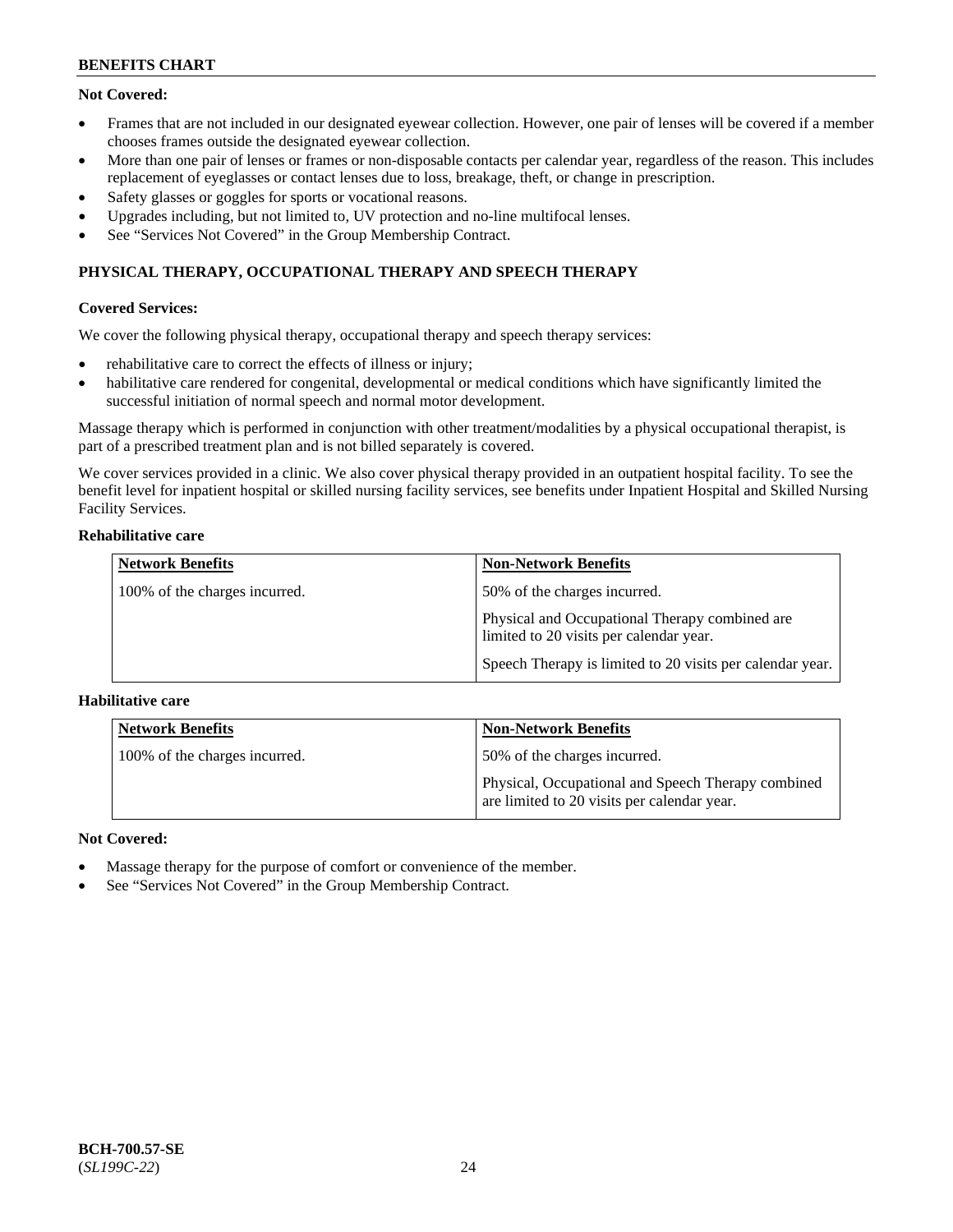# **PORT WINE STAIN REMOVAL SERVICES**

#### **Covered Services:**

We cover port wine stain removal services.

| <b>Network Benefits</b>                                | <b>Non-Network Benefits</b>                                  |
|--------------------------------------------------------|--------------------------------------------------------------|
| Coverage level is same as corresponding Network        | Coverage level is same as corresponding Non-Network          |
| Benefit, depending on type of service provided such as | Benefit, depending on type of service provided, such as      |
| Office Visits for Illness or Injury, Inpatient or      | Office Visits for Illness or Injury, Inpatient or Outpatient |
| <b>Outpatient Hospital Services.</b>                   | Hospital Services.                                           |

#### **Not Covered:**

See "Services Not Covered" in the Group Membership Contract.

### **PRE-DIABETES DISEASE MANAGEMENT PROGRAM**

#### **Covered Services:**

If you meet our criteria for coverage, you may qualify for the Pre-diabetes Disease Management Program through Omada Health. The program covers group health coaching which focuses on weight loss, exercise, behavior modification and health education at select locations determined by the plan.

| <b>Network Benefits</b>                                     | <b>Non-Network Benefits</b> |
|-------------------------------------------------------------|-----------------------------|
| 100% of the charges incurred.<br>Deductible does not apply. | Not applicable.             |

### **Not Covered:**

See "Services Not Covered" in the Group Membership Contract.

### **PRESCRIPTION DRUG SERVICES**

### **Covered Services:**

We cover prescription drugs and medications that can be self-administered or are administered in a physician's office. We cover off-label use of formulary drugs to treat cancer if the drug is recognized for the treatment of cancer in any authoritative compendia used by the Medicare program.

We cover orally administered anticancer drugs at the applicable benefit level under outpatient drugs below. We are in compliance with Minnesota Statute 62A.3075 because we do not cover orally administered anticancer drugs under our specialty drug benefit.

We will refill a prescription for eye drops covered under this Benefits Chart if the member requests a refill and original prescription specified that additional quantities would be needed, providing the refill request does not exceed the quantities needed, and the following conditions are met:

- If the member requests a 30-day refill supply, the request must be made between 21 and 30 days of the later of (a) the original date that the prescription was distributed to the member or (b) the date that the most recent refill was distributed to the member; or
- If the member requests a 90-day refill supply, the request must be made between 75 and 90 days of the later of (a) the original date that the prescription was distributed to the member or (b) the date that the most recent refill was distributed to the member.

A licensed pharmacist may prescribe and dispense self-administered hormonal contraceptives, nicotine replacement medications, and opiate antagonists for the treatment of an acute opiate overdose in accordance with section 151.37, subdivision 14, 15, or 16, under the same terms of coverage that would apply had the prescription drug been prescribed by a licensed physician, physician assistant, or advanced practice nurse practitioner. If the plan excludes coverage for selfadministered hormonal contraceptives, they will not be covered under this provision.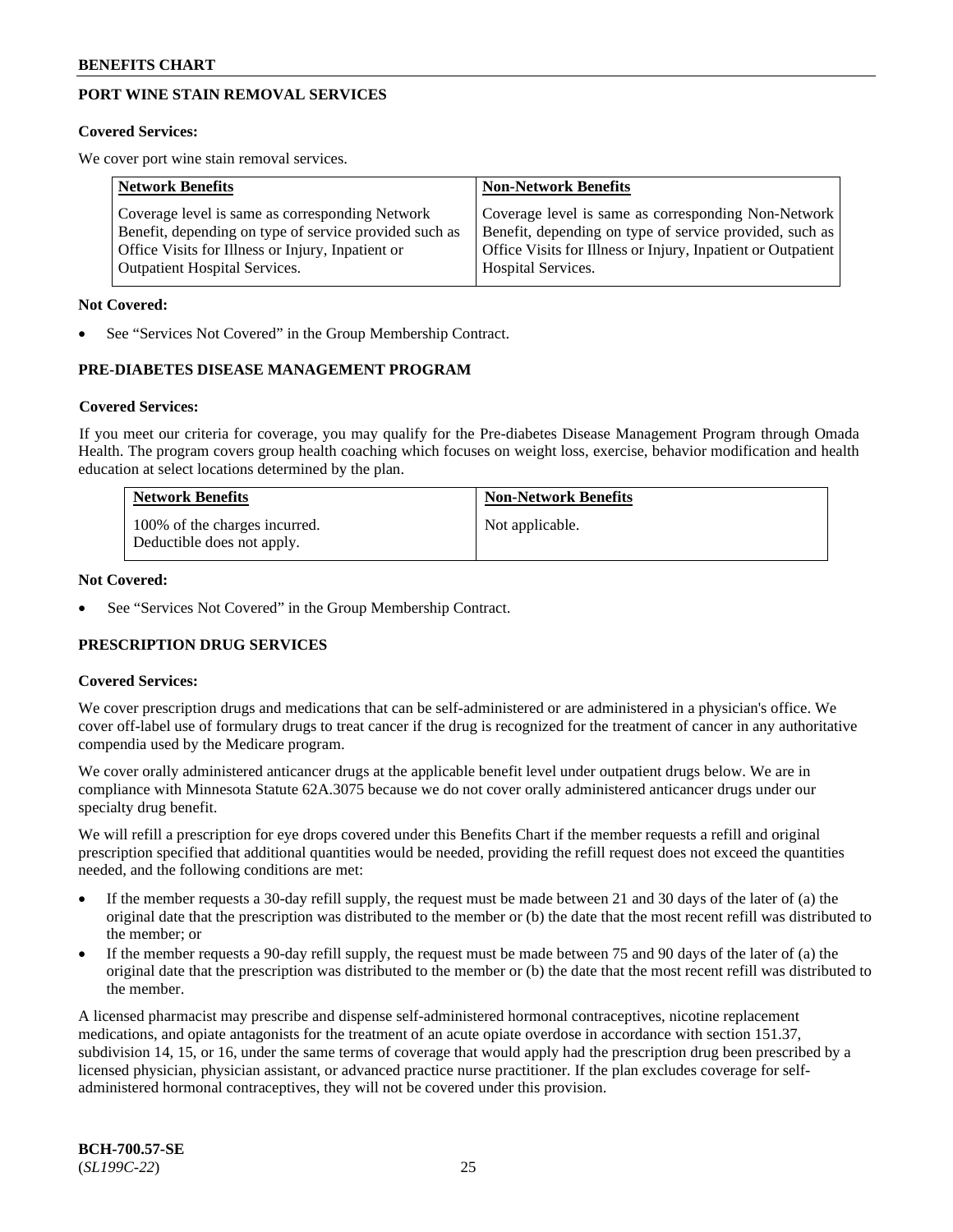**For Network Benefits, drugs and medications must be part of the formulary and obtained at a Network Pharmacy.**

**For Non-Network Benefits, drugs and medications must be part of the formulary.** 

**See the Formulary definition for information on the Formulary Exception Process available to you.**

**If a member copayment is required, you must pay one member copayment for each 31-day supply, or portion thereof, unless otherwise indicated below.**

### **Outpatient drugs (except as specified below)**

| <b>Network Benefits</b>                                                                                                                                      | <b>Non-Network Benefits</b>  |
|--------------------------------------------------------------------------------------------------------------------------------------------------------------|------------------------------|
| 100% of the charges incurred.                                                                                                                                | 50% of the charges incurred. |
| Formulary insulin is considered preventive and is not<br>subject to your deductible. In no event will your cost for<br>a formulary insulin drug exceed \$25. |                              |

**Cost-Sharing Limits for Insulin:** We are required to limit your cost-sharing on prescription insulin to no more than the net price of the prescription insulin drug. This requirement applies at the point of sale, including deductible payments and the costsharing amounts charged once the deductible is met.

**Cost-sharing.** This means a deductible payment, copayment, or coinsurance amount that you must pay for covered prescription insulin in accordance with the terms and conditions of this health plan.

**Net price.** This means our cost for prescription insulin, including any rebates or discounts received by or accrued directly or indirectly to us from a drug manufacturer or pharmacy benefit manager.

### **Mail order drugs**

| <b>Network Benefits</b>                                                                                                                                                                   | <b>Non-Network Benefits</b>                                                                                                |
|-------------------------------------------------------------------------------------------------------------------------------------------------------------------------------------------|----------------------------------------------------------------------------------------------------------------------------|
| For your convenience, you may also get up to a 93-day<br>supply of outpatient formulary prescription drugs that<br>can be self-administered through the designated mail<br>order service. | See Network Mail Order Drugs benefit.<br>Mail order drugs are only available through the<br>designated mail order service. |
| Specialty Drugs are not available through the mail order<br>service.                                                                                                                      |                                                                                                                            |

### **Specialty Drugs that are self-administered**

| <b>Network Benefits</b>                                                                                                                    | <b>Non-Network Benefits</b> |
|--------------------------------------------------------------------------------------------------------------------------------------------|-----------------------------|
| 100% of the charges incurred.                                                                                                              | No Coverage.                |
| For Network Benefits, specialty drugs are limited to<br>drugs on the specialty drug list and must be obtained<br>from a designated vendor. |                             |

### **Drugs for the treatment of growth deficiency**

| <b>Network Benefits</b>                                                                                                                            | <b>Non-Network Benefits</b>  |
|----------------------------------------------------------------------------------------------------------------------------------------------------|------------------------------|
| 100% of the charges incurred.                                                                                                                      | 50% of the charges incurred. |
| For Network Benefits, growth deficiency drugs are<br>limited to drugs on the specialty drug list and must be<br>obtained from a designated vendor. |                              |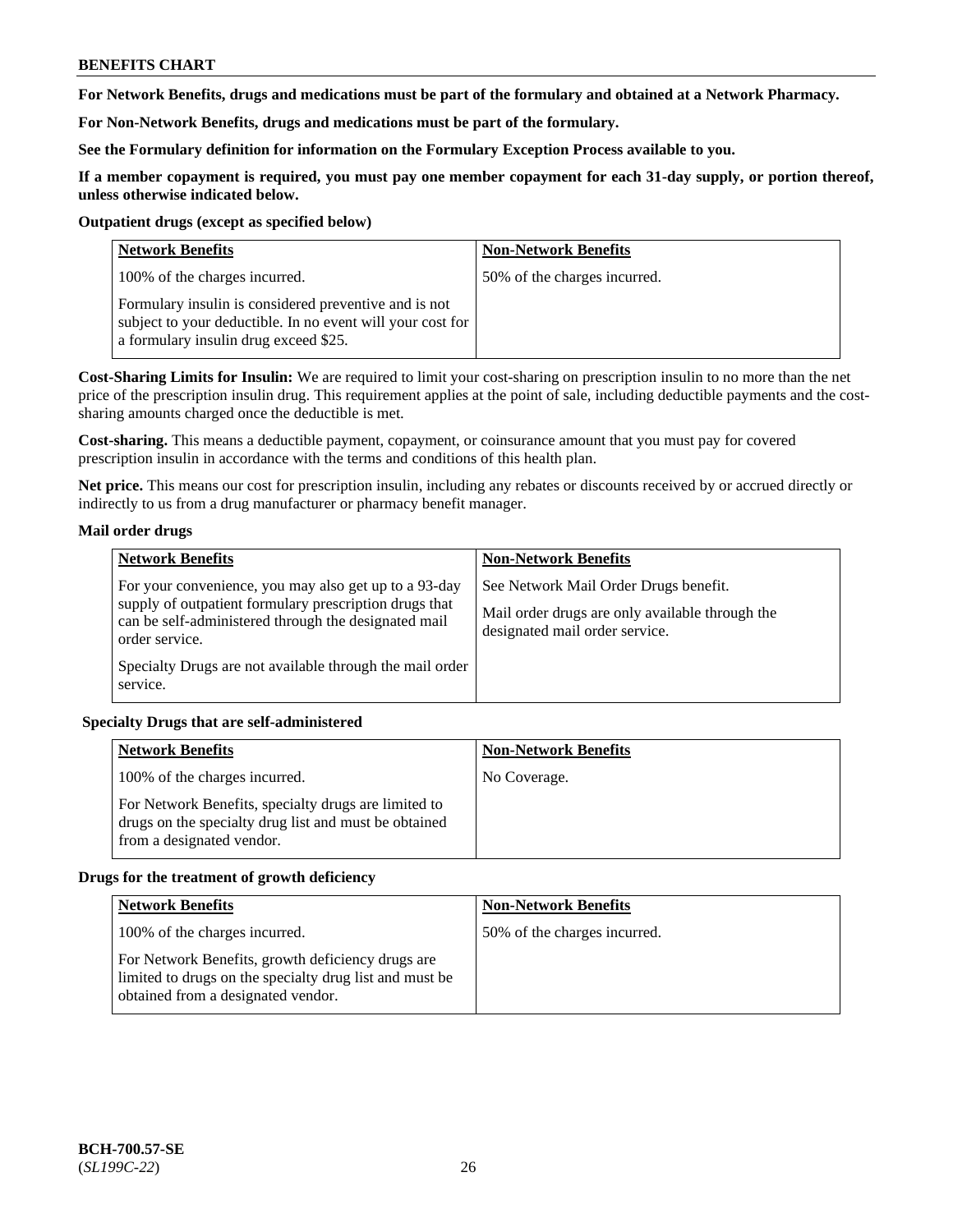### **Tobacco cessation drugs are covered for all FDA – approved tobacco cessation drugs for a minimum of 90 days**

| Network Benefits                                            | <b>Non-Network Benefits</b>  |
|-------------------------------------------------------------|------------------------------|
| 100% of the charges incurred.<br>Deductible does not apply. | 50% of the charges incurred. |

#### **Contraceptive drugs**

| <b>Network Benefits</b>                                                                                                                                        | <b>Non-Network Benefits</b>  |
|----------------------------------------------------------------------------------------------------------------------------------------------------------------|------------------------------|
| 100% of the charges incurred for formulary drugs.<br>Deductible does not apply.                                                                                | 50% of the charges incurred. |
| If a physician requests that a non-formulary<br>contraceptive drug be dispensed as written the drug will<br>be covered at 100%, not subject to the deductible. |                              |

**ACA preventive medications.** We cover preventive medications currently recommended by USPSTF with an A or B rating if they are prescribed by your medical provider and they are listed on our Commercial ACA Preventive Drug List. Preventive medications are subject to periodic review and modification. Changes would be effective in accordance with the federal rules and reflected in our current medical coverage criteria for preventive care services.

| Network Benefits                                            | <b>Non-Network Benefits</b>  |
|-------------------------------------------------------------|------------------------------|
| 100% of the charges incurred.<br>Deductible does not apply. | 50% of the charges incurred. |

### **Limitations:**

- Certain drugs may require prior authorization as indicated on the formulary. HealthPartners may require prior authorization for the drug and also the site where the drug will be provided. Certain drugs are subject to our utilization review process and quantity limits, as indicated on our formulary.
- Certain non-formulary drugs require prior authorization. In addition, certain drugs may be subject to any quantity limits applied as part of our trial program. The trial drug program applies to new prescriptions for certain drugs which have high toxicity, low tolerance, high costs and/or high potential for waste. Trial drugs are indicated on the formulary and/or the Specialty Drug List. Your first fill of a trial drug may be limited to less than a month supply. If the drug is well tolerated and effective, you will receive the remainder of your first month supply.
- If a member requests a brand name drug when there is a generic equivalent, the brand name drug will be covered up to the charge that would apply to the generic drug, minus any required copayment. If a physician requests that a brand name drug be dispensed as written, and we determine the brand name drug is medically necessary, the drug will be paid at the Outpatient Drugs benefit.
- We may require members to try over-the-counter (OTC) drug alternatives before approving more costly formulary prescription drugs.
- Unless otherwise specified in the "Prescription Drug Services" section, you may receive up to a 31-day supply per prescription.
- A 93-day supply will be covered and dispensed only at pharmacies that participate in our extended day supply program
- New prescriptions to treat certain chronic conditions are limited to a 31-day supply.
- No more than a 31-day supply of Specialty Drugs will be covered and dispensed at a time, unless it's a manufacturer supplied drug that cannot be split that supplies the member with more than a 31-day supply.
- The member copayment for a drug will not exceed the cost of the drug.

### **Not Covered:**

- Replacement of prescription drugs, medications, equipment and supplies due to loss, damage or theft.
- Nonprescription (over the counter) drugs or medications, including, but not limited to, vitamins, supplements, homeopathic remedies, and non-FDA approved drugs unless listed on the formulary and prescribed by a physician or legally authorized health care provider under applicable state and federal law. We cover off-label use of drugs to treat cancer as specified in the "Prescription Drug Services" section of this Benefits Chart. This exclusion does not include over-the-counter contraceptives for women as allowed under the Affordable Care Act when the member obtains a prescription for the item. In addition, if the member obtains a prescription, this exclusion does not include aspirin to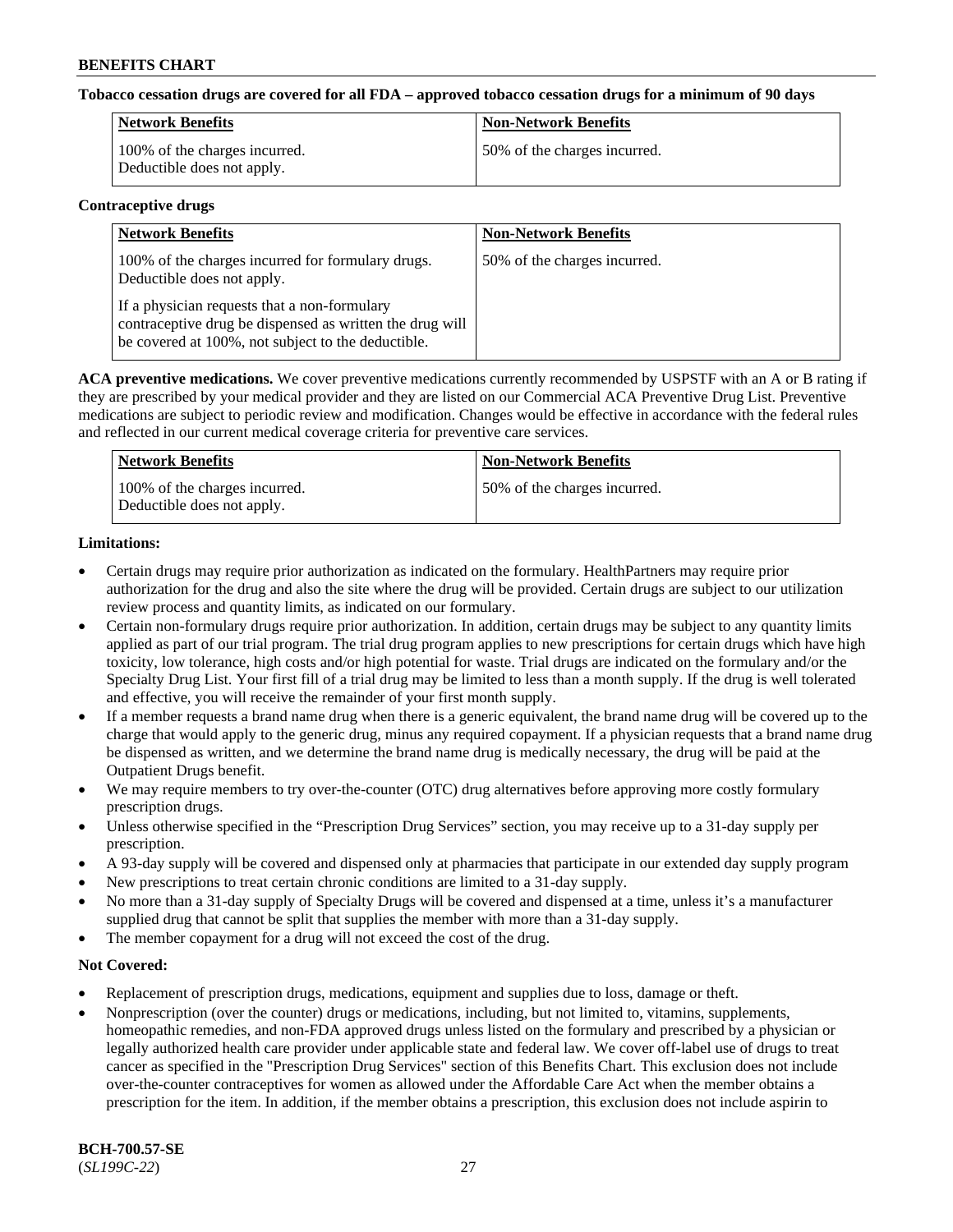prevent cardiovascular disease for men and women of certain ages; folic acid supplements for women who may become pregnant; fluoride chemoprevention supplements for children without fluoride in their water source; and iron supplements for children ages 6-12 months who are at risk of anemia.

- Drugs on the Excluded Drug List. The Excluded Drug List includes select drugs within a therapy class that are not eligible for coverage. This includes drugs that may be excluded for certain indications. However, you may request coverage for a drug on the Excluded Drug List by requesting an exception to the formulary under the formulary exception process described in the definition of formulary in this Benefits Chart. The Excluded Drug List is available at [healthpartners.com](http://www.healthpartners.com/)
- Drugs that are newly approved by the FDA until they are reviewed and approved by HealthPartners Pharmacy and Therapeutics Committee. However, you may request coverage for a drug that is newly approved by the FDA by requesting an exception to the formulary under the formulary exception process described in the definition of formulary in the Benefits Chart.
- All drugs used for sexual dysfunction.
- Fertilty drugs.
- Medical cannabis.
- Medical devices approved by the FDA will not be covered under the "Prescription Drug Services" section unless they are on our formulary. Covered medical devices are generally submitted and reimbursed under your medical benefits.
- See "Services Not Covered" in the Group Membership Contract.

# **PREVENTIVE SERVICES**

### **Applicable Definitions:**

**Routine Preventive Services** are routine healthcare services that include screenings, check-ups and counseling to prevent illness, disease or other health problems before symptoms occur.

**Diagnostic Services** are services to help a provider understand your symptoms, diagnose illness and decide what treatment may be needed. They may be the same services that are listed as preventive services, but they are being used as diagnostic services. Your provider will determine if these services are preventive or diagnostic. These services are not preventive if received as part of a visit to diagnose, manage or maintain an acute or chronic medical condition, illness or injury. When that occurs, unless otherwise indicated below, standard deductibles, copayments or coinsurance apply.

### **Covered Services:**

We cover preventive services that meet any of the requirements under the Affordable Care Act (ACA) shown in the bulleted items below. These preventive services are covered at 100% under the network benefits with no deductible, copayments or coinsurance. (If a preventive service is not required by the ACA and it is covered at a lower benefit level or if a group qualifies for an exemption or accommodation for certain benefits under the ACA, it will be specified below). Preventive benefits mandated under the ACA are subject to periodic review and modification. Changes would be effective in accordance with the federal rules. Preventive services mandated by the ACA include:

- Evidence-based items or services that have in effect a rating of A or B in the current recommendations of the United States Preventive Services Task Force with respect to the individual;
- Immunizations for routine use in children, adolescents, and adults that have in effect a recommendation from the Advisory Committee on Immunization Practices of the Centers for Disease Control and Prevention with respect to the individual;
- With respect to infants, children, and adolescents, evidence-informed preventive care and screenings provided for in comprehensive guidelines supported by the Health Resources and Services Administration; and
- With respect to women, preventive care and screenings provided for in comprehensive guidelines supported by the Health Resources and Services Administration.

Covered services are based on established medical policies, which are subject to periodic review and modification by the medical or dental directors. These medical policies (medical coverage criteria) are available by calling Member Services, or logging on to your "*my*HealthPartners" account at [healthpartners.com.](http://www.healthpartners.com/)

A complete list of preventive care services recommended under the U.S. Preventive Task Force (USPSTF) is available online at [uspreventiveservicestaskforce.org/Page/Name/uspstf-a-and-b-recommendations.](https://www.uspreventiveservicestaskforce.org/Page/Name/uspstf-a-and-b-recommendations-by-date/)

HHS: [healthcare.gov/coverage/preventive-care-benefits](https://www.healthcare.gov/coverage/preventive-care-benefits/)

CDC: [cdc.gov/vaccines/schedules/index.html](https://www.cdc.gov/vaccines/schedules/index.html)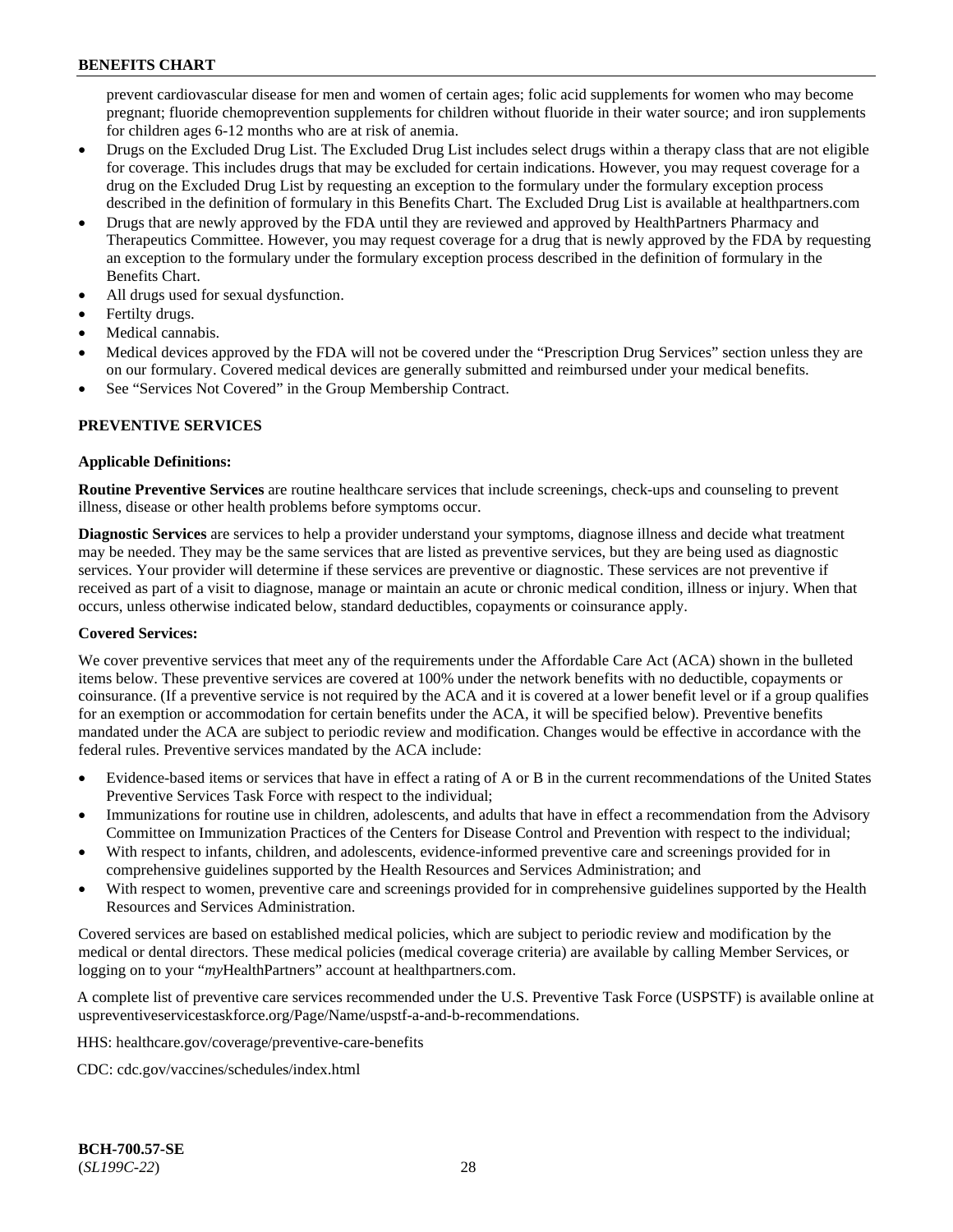### **ACA and state mandated preventive services are covered as follows:**

**Routine health exams and periodic health assessments.** A physician or health care provider will counsel you as to how often health assessments are needed based on age, sex and health status. This includes screening for tobacco use, at least two tobacco cessation attempts per year (for those who use tobacco products), all FDA approved tobacco cessation medications including over-the-counter drugs (as shown in the "Prescription Drug Services" Section) and at least four counseling sessions of at least ten minutes each for tobacco cessation.

| <b>Network Benefits</b>                                     | <b>Non-Network Benefits</b>  |
|-------------------------------------------------------------|------------------------------|
| 100% of the charges incurred.<br>Deductible does not apply. | 50% of the charges incurred. |

**Child health supervision services**. This includes pediatric preventive services, such as fluoride chemoprevention for children without fluoride in their water source, newborn screenings, appropriate immunizations, developmental assessments and laboratory services appropriate to the age of the child from birth to 72 months, and appropriate immunizations until the end of the month in which the child turns 19, as defined by the Standards of Child Health Care issued by the American Academy of Pediatrics. We cover at least five child health supervision visits from birth to 12 months, three child health supervision visits from 12 months to 24 months, once a year from 24 months to 72 months.

| Network Benefits                                            | <b>Non-Network Benefits</b>  |
|-------------------------------------------------------------|------------------------------|
| 100% of the charges incurred.<br>Deductible does not apply. | 50% of the charges incurred. |

**Routine prenatal care and exams.** This includes the comprehensive package of medical and psychosocial support provided throughout a pregnancy, including risk assessment, serial surveillance, prenatal education, and use of specialized skills and technology when needed, as defined by Standards for Obstetric-Gynecologic Services issued by the American College of Obstetricians and Gynecologists.

| Network Benefits                                            | <b>Non-Network Benefits</b>   |
|-------------------------------------------------------------|-------------------------------|
| 100% of the charges incurred.<br>Deductible does not apply. | 150% of the charges incurred. |

**Routine postnatal care.** This includes health exams, assessments, education and counseling relating to the period immediately after childbirth

| Network Benefits                                            | <b>Non-Network Benefits</b>   |
|-------------------------------------------------------------|-------------------------------|
| 100% of the charges incurred.<br>Deductible does not apply. | 150% of the charges incurred. |

**Routine screening procedures for cancer.** This includes colorectal screening, digital rectal examinations, or other cancer screenings recommended by the USPSTF with an A or B rating. Women's preventive health services below describes additional routine screening procedures for cancer.

| <b>Network Benefits</b>                                     | <b>Non-Network Benefits</b>  |
|-------------------------------------------------------------|------------------------------|
| 100% of the charges incurred.<br>Deductible does not apply. | 50% of the charges incurred. |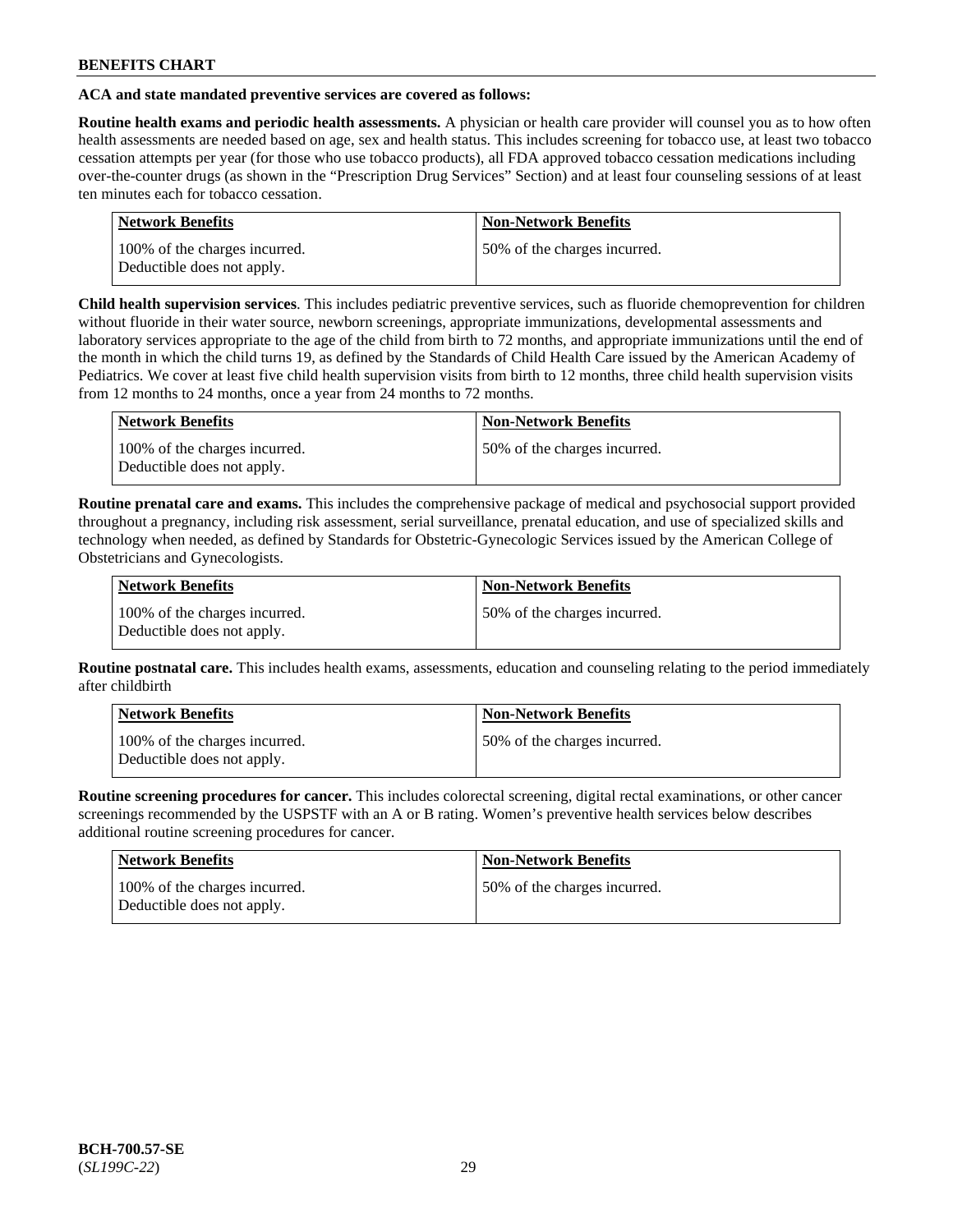**Professional voluntary family planning services.** This includes services to prevent or delay a pregnancy, including counseling and education. Services must be provided by a licensed provider.

| Network Benefits                                            | <b>Non-Network Benefits</b> |
|-------------------------------------------------------------|-----------------------------|
| 100% of the charges incurred.<br>Deductible does not apply. | See Network Benefits.       |

### **Adult immunizations**

| <b>Network Benefits</b>                                     | <b>Non-Network Benefits</b>  |
|-------------------------------------------------------------|------------------------------|
| 100% of the charges incurred.<br>Deductible does not apply. | 50% of the charges incurred. |

**Women's preventive services.**This includes mammograms\*, screenings for cervical cancer (pap smears), breast pumps, human papillomavirus (HPV) testing; counseling for sexually transmitted infections, counseling and screening for human immunodeficiency virus (HIV), and all FDA approved contraceptive methods as prescribed by a doctor, sterilization procedures, education and counseling (see the "Prescription Drug Services" section for coverage of oral contraceptive drugs). For women whose family history is associated with an increased risk for BRCA1 or BRCA2 gene mutations, we cover genetic counseling and BRCA screening without cost sharing, if appropriate and as determined by a physician

**\***Preventive mammogram screening includes digital breast tomosynthesis (3D mammograms) for members at risk for breast cancer.

"At risk for breast cancer" means: (1) having a family history with one or more first- or second-degree relatives with breast cancer; (2) testing positive for BRCA1 or BRCA2 mutations; (3) having heterogeneously dense breasts or extremely dense breasts based on the Breast Imaging Reporting and Data System established by the American College of Radiology; or (4) having a previous diagnosis of breast cancer.

| Network Benefits                                            | <b>Non-Network Benefits</b>  |
|-------------------------------------------------------------|------------------------------|
| 100% of the charges incurred.<br>Deductible does not apply. | 50% of the charges incurred. |

**Obesity screening and management.** We cover obesity screening and counseling for all ages during a routine preventive care exam. If you are age 18 or older and have a body mass index of 30 or more, we also cover intensive obesity management to help you lose weight. Your primary care doctor can coordinate these services.

| Network Benefits                                            | <b>Non-Network Benefits</b>  |
|-------------------------------------------------------------|------------------------------|
| 100% of the charges incurred.<br>Deductible does not apply. | 50% of the charges incurred. |

**In addition to any ACA or state mandated preventive services referenced above, we cover the following eligible services:**

### **Routine eye and hearing exams**

| <b>Network Benefits</b>                                     | <b>Non-Network Benefits</b>  |
|-------------------------------------------------------------|------------------------------|
| 100% of the charges incurred.<br>Deductible does not apply. | 50% of the charges incurred. |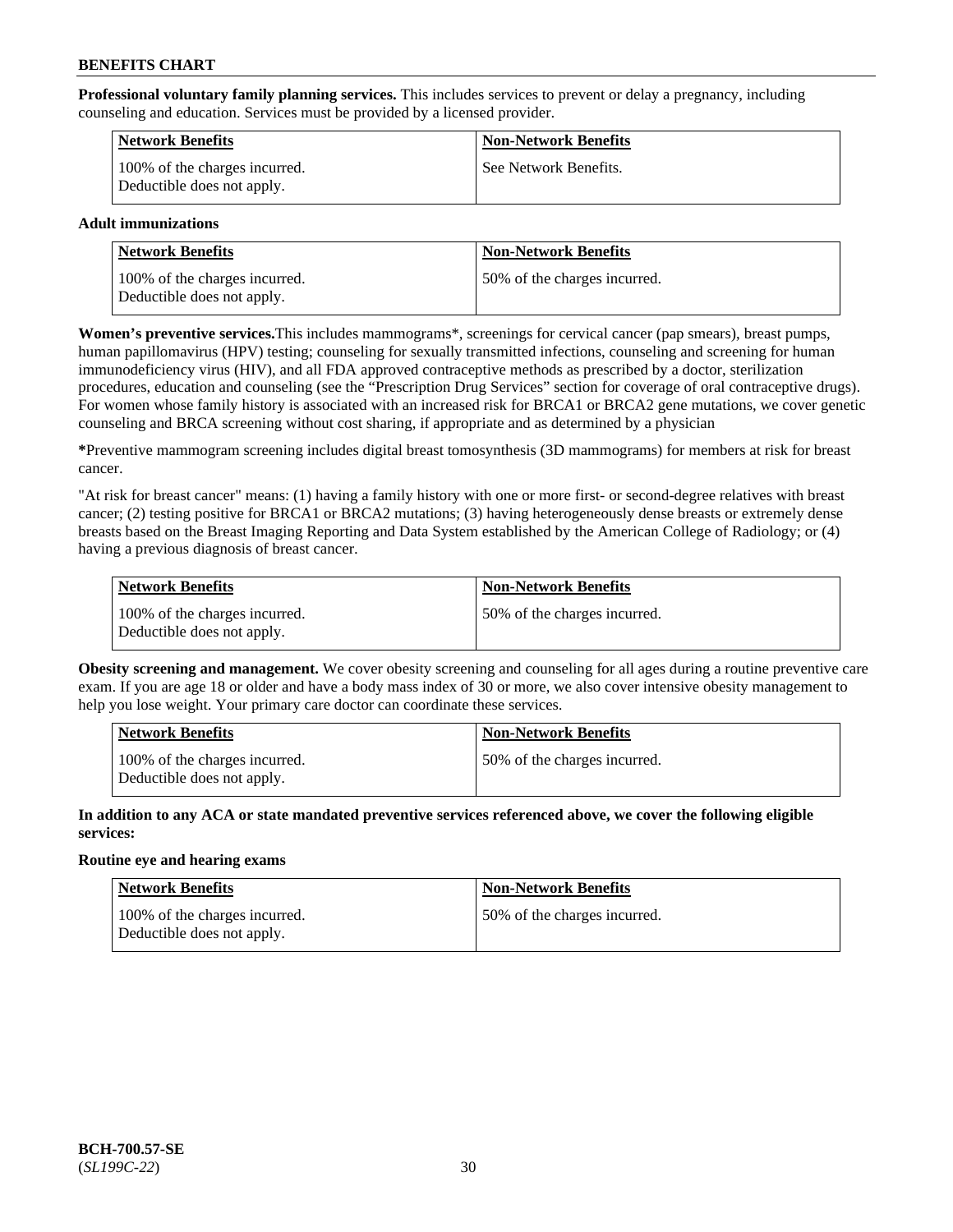**Ovarian cancer surveillance tests for women who are at risk.** "At risk for ovarian cancer" means (1) having a family history that includes any of the following: one or more first-degree or second-degree relatives with ovarian cancer, clusters of female relatives with breast cancer or nonpolyposis colorectal cancer; or (2) testing positive for BRCA1 or BRCA2 mutations. "Surveillance tests for ovarian cancer" means annual screening using: CA-125 serum tumor marker testing, transvaginal ultrasound, pelvic examination or other proven ovarian cancer screening tests currently being evaluated by the federal Food and Drug Administration or by the National Cancer Institute.

| <b>Network Benefits</b>                                                                                                                                                                                                          | <b>Non-Network Benefits</b>                                                                                                                                                                                                          |
|----------------------------------------------------------------------------------------------------------------------------------------------------------------------------------------------------------------------------------|--------------------------------------------------------------------------------------------------------------------------------------------------------------------------------------------------------------------------------------|
| Coverage level is same as corresponding Network<br>Benefit, depending on type of service provided, such<br>as Diagnostic Imaging Services, Laboratory Services<br>Office Visits for Illness or Injury or Preventive<br>Services. | Coverage level is same as corresponding Non-Network<br>Benefit, depending on type of service provided, such as<br>Diagnostic Imaging Services, Laboratory Services<br>Office Visits for Illness or Injury or Preventive<br>Services. |
|                                                                                                                                                                                                                                  |                                                                                                                                                                                                                                      |

### **Limitations:**

• Services are not preventive if received as part of a visit to diagnose, manage or maintain an acute or chronic medical condition, illness or injury. When that occurs, unless otherwise indicated above, standard deductibles, copayments or coinsurance apply.

### **Not Covered:**

See "Services Not Covered" in the Group Membership Contract.

# **SPECIFIED NON-NETWORK SERVICES**

#### **Covered Services:**

We cover the following services when you elect to receive them from a non-network provider, at the same level of coverage we provide when you elect to receive the services from a network provider:

- Voluntary family planning of the conception and bearing of children.
- The provider visit(s) and test(s) necessary to make a diagnosis of infertility.
- Testing and treatment of sexually transmitted diseases (other than HIV).
- Testing for AIDS or other HIV-related conditions.

| <b>Network Benefits</b>                                                                                                                            | <b>Non-Network Benefits</b>                    |
|----------------------------------------------------------------------------------------------------------------------------------------------------|------------------------------------------------|
| Coverage level is same as corresponding Network<br>Benefit, depending on type of service provided, such as<br>Office Visits for Illness or Injury. | See Network Benefits for the services covered. |

#### **Not Covered:**

See "Services Not Covered" in the Group Membership Contract.

### **TELEHEALTH/TELEMEDICINE SERVICES**

#### **Definitions:**

**Telehealth, Telemedicine, or Virtual Care.** This is a means of communication between a health care professional and a patient. This includes the use of secure electronic information, imaging, and communication technologies, including:

- interactive audio or audio-video
- interactive audio with store-and-forward technology
- chat-based and email-based systems
- physician-to-physician consultation
- patient education
- data transmission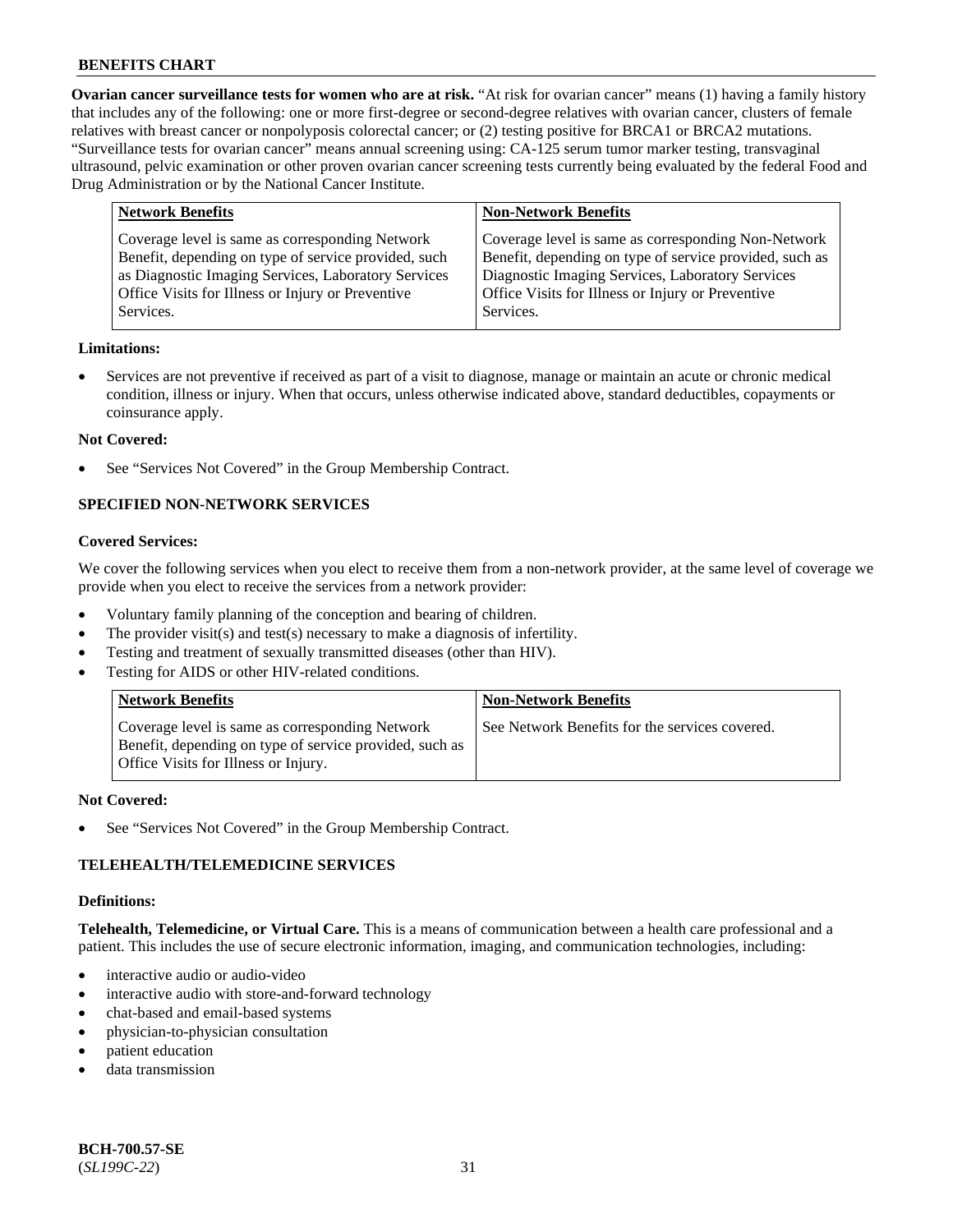- data interpretation
- digital diagnostics (algorithm-enabled diagnostic support)
- digital therapeutics (the use of personal health devices and sensors, either alone or in combination with conventional drug therapies, for disease prevention and management)

### Services can be delivered:

Synchronously: the patient and health care professional are engaging with one another at the same time; or Asynchronously: the patient and health care professional engage with each other at different points in time.

**Telephone Visits.** Live, synchronous, interactive encounters over the telephone between a patient and a healthcare provider.

**E-visit or chat-based visits.** Asynchronous online or mobile app encounters to discuss a patient's personal health information, vital signs, and other physiologic data or diagnostic images. The healthcare provider reviews and delivers a consultation, diagnosis, prescription or treatment plan after reviewing the patient's visit information.

**Virtuwell<sup>®</sup>**. This is an online service for you to receive a diagnosis and treatment for certain conditions, such as a cold, flu, ear pain and sinus infections. You may access the Virtuwell website at [virtuwell.com.](https://www.virtuwell.com/)

**Video Visits.** Live, synchronous, interactive encounters using secure web-based video between a patient and a healthcare provider.

# **Covered Services:**

The Plan covers the following methods of receiving care for services that would be eligible under the Plan if the service were provided in person.

### **Scheduled telephone visits**

| <b>Network Benefits</b>       | <b>Non-Network Benefits</b>  |
|-------------------------------|------------------------------|
| 100% of the charges incurred. | 50% of the charges incurred. |

### **E-visits**

### **Access to online care through Virtuwell at [virtuwell.com](https://www.virtuwell.com/)**

| <b>Network Benefits</b>       | <b>Non-Network Benefits</b> |
|-------------------------------|-----------------------------|
| 100% of the charges incurred. | Not Applicable.             |

#### **All other E-visits**

| Network Benefits              | <b>Non-Network Benefits</b>  |
|-------------------------------|------------------------------|
| 100% of the charges incurred. | 50% of the charges incurred. |

#### **Video visits**

| <b>Network Benefits</b>                                                                                                                              | <b>Non-Network Benefits</b>                                                                                                                              |
|------------------------------------------------------------------------------------------------------------------------------------------------------|----------------------------------------------------------------------------------------------------------------------------------------------------------|
| Coverage level is same as corresponding Network<br>Benefit, depending upon type of service provided, such<br>as Office Visits for Illness or Injury. | Coverage level is same as corresponding Non-Network<br>Benefit, depending upon type of service provided, such<br>as Office Visits for Illness or Injury. |

### **Not Covered:**

See "Services Not Covered" in the Group Membership Contract.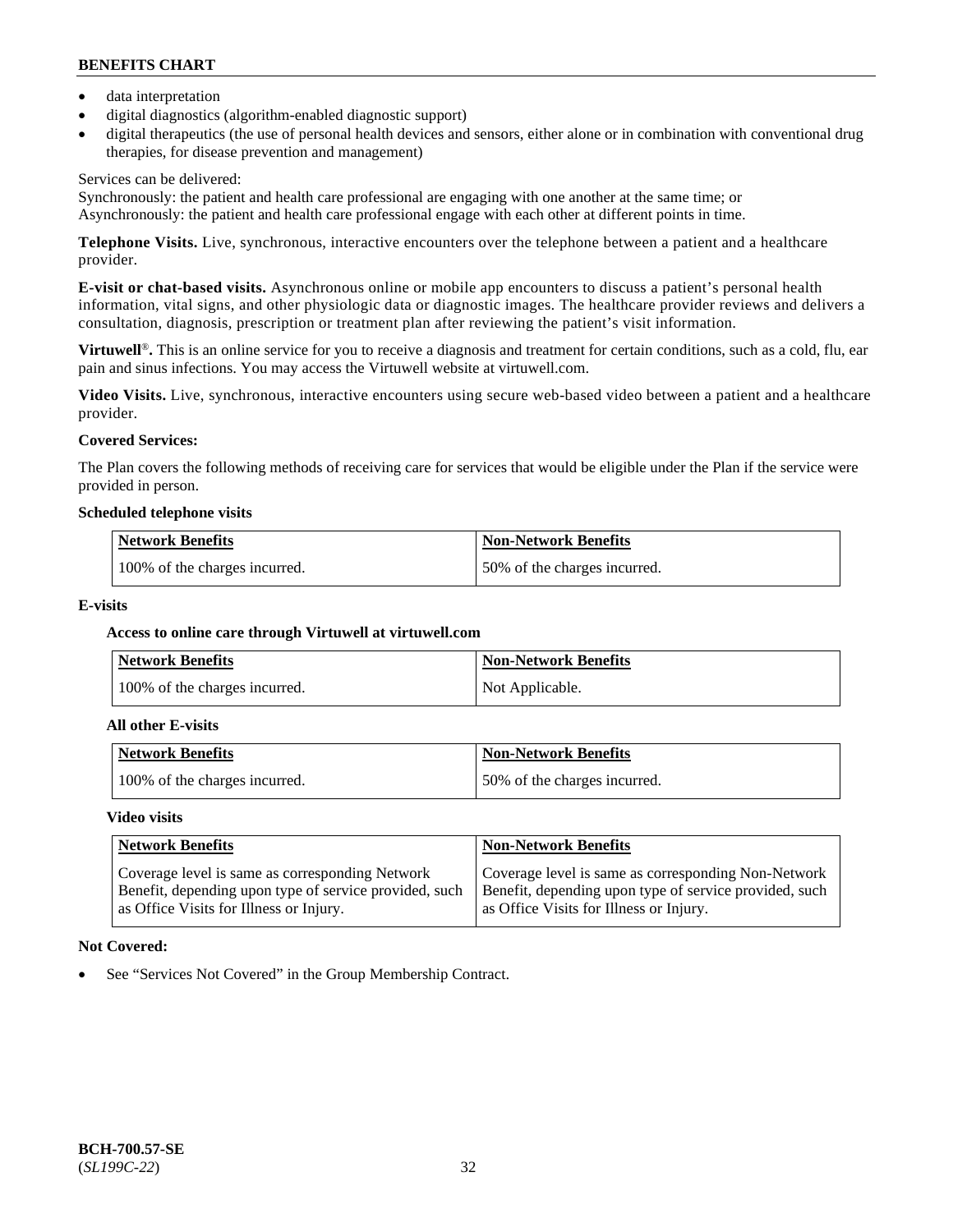# **TRANSPLANT SERVICES**

### **Applicable Definitions:**

**Autologous.** This is when the source of cells is from the individual's own marrow or stem cells.

**Allogeneic.** This is when the source of cells is from a related or unrelated donor's marrow or stem cells.

**Autologous Bone Marrow Transplant.** This is when the bone marrow is harvested from the individual and stored. The patient undergoes treatment which includes tumor ablation with high-dose chemotherapy and/or radiation. The bone marrow is reinfused (transplanted).

**Allogeneic Bone Marrow Transplant.** This is when the bone marrow is harvested from the related or unrelated donor and stored. The patient undergoes treatment which includes tumor ablation with high-dose chemotherapy and/or radiation. The bone marrow is reinfused (transplanted).

**Autologous/Allogeneic Stem Cell Support.** This is a treatment process that includes stem cell harvest from either bone marrow or peripheral blood, tumor ablation with high-dose chemotherapy and/or radiation, stem cell reinfusion, and related care. Autologous/allogeneic bone marrow transplantation and high dose chemotherapy with peripheral stem cell rescue/support are considered to be autologous/allogeneic stem cell support.

**Designated Transplant Center.** This is any health care provider, group or association of health care providers designated by us to provide services, supplies or drugs for specified transplants for our members.

**Transplant Services.** This is transplantation (including retransplants) of the human organs or tissue listed below, including all related post-surgical treatment and drugs and multiple transplants for a related cause. Transplant services do not include other organ or tissue transplants or surgical implantation of mechanical devices functioning as a human organ, except surgical implantation of an FDA approved Ventricular Assist Device (VAD) or total artificial heart, functioning as a temporary bridge to heart transplantation.

Prior authorization is required prior to consultation to support coordination of care and benefits.

### **Covered Services:**

We cover eligible transplant services (as defined above) while you are covered under this Benefits Chart. Transplants that will be considered for coverage are limited to the following:

- Kidney transplants for end-stage disease.
- Cornea transplants for end-stage disease.
- Heart transplants for end-stage disease.
- Lung transplants or heart/lung transplants for: (1) primary pulmonary hypertension; (2) Eisenmenger's syndrome; (3) endstage pulmonary fibrosis; (4) alpha 1 antitrypsin disease; (5) cystic fibrosis; and (6) emphysema.
- Liver transplants for: (1) biliary atresia in children; (2) primary biliary cirrhosis; (3) post-acute viral infection (including hepatitis A, hepatitis B antigen e negative and hepatitis C) causing acute atrophy or post-necrotic cirrhosis; (4) primary sclerosing cholangitis; (5) alcoholic cirrhosis; and (6) hepatocellular carcinoma.
- Allogeneic bone marrow transplants or peripheral stem cell support associated with high dose chemotherapy for: (1) acute myelogenous leukemia; (2) acute lymphocytic leukemia; (3) chronic myelogenous leukemia; (4) severe combined immunodeficiency disease; (5) Wiskott-Aldrich syndrome; (6) aplastic anemia; (7) sickle cell anemia; (8) non-relapsed or relapsed non-Hodgkin's lymphoma; (9) multiple myeloma; and (10) testicular cancer.
- Autologous bone marrow transplants or peripheral stem cell support associated with high-dose chemotherapy for: (1) acute leukemias; (2) non-Hodgkin's lymphoma; (3) Hodgkin's disease; (4) Burkitt's lymphoma; (5) neuroblastoma; (6) multiple myeloma; (7) chronic myelogenous leukemia; and (8) non-relapsed non-Hodgkin's lymphoma.
- Pancreas transplants for simultaneous pancreas-kidney transplants for diabetes, pancreas after kidney, living related segmental simultaneous pancreas kidney transplantation and pancreas transplant alone.

For Network Benefits, charges for transplant services must be incurred at a designated transplant center.

The transplant-related treatment provided, including expenses incurred for directly related donor services, shall be subject to and in accordance with the provisions, limitations, maximum and other terms of this Benefits Chart.

Medical and hospital expenses of the donor are covered only when the recipient is a member and the transplant and directly related donor expenses have been prior authorized for coverage. Treatment of medical complications that may occur to the donor are not covered. Donors are not considered members, and are therefore not eligible for the rights afforded to members under the Contract.